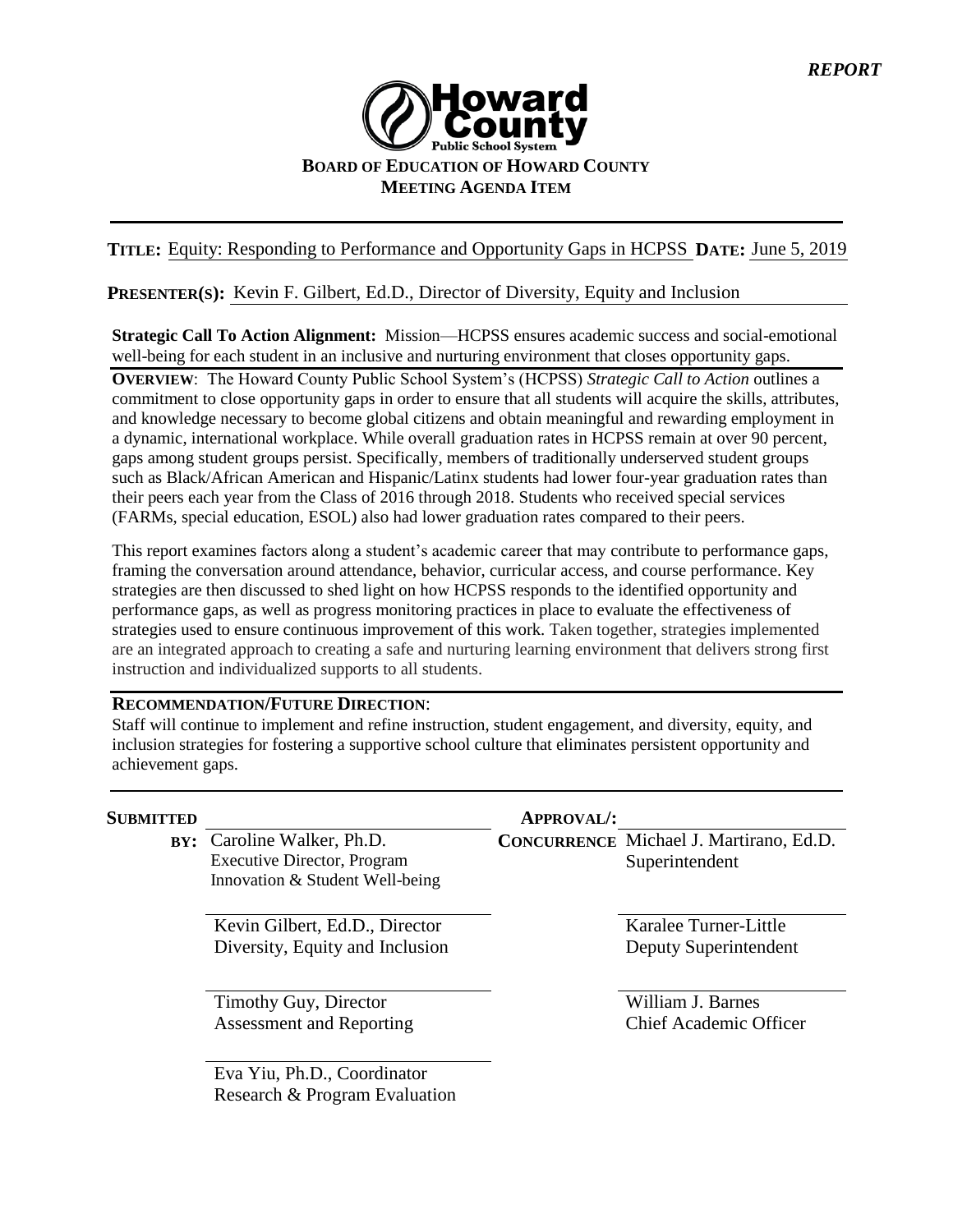The Howard County Public School System's (HCPSS) *Strategic Call to Action* outlines a commitment to closing opportunity gaps in order to ensure that all students will acquire the skills, attributes, and knowledge necessary to become global citizens and obtain meaningful and rewarding employment in a dynamic, international workplace. For HCPSS students, the road to higher education and workplace success begins with timely graduation from an HCPSS high school. Looking at the members of the Class of 2018 as a single group, the Howard County Public School System's (HCPSS) four-year adjusted cohort graduation rate for this class was 91.95%, which is 4.83 percentage points higher than the Maryland public schools' average of 87.12%. The HCPSS Class of 2018 also had higher graduation rates than similar nearby districts, including Anne Arundel County, Baltimore County, and Montgomery County Public Schools.

However, this high overall graduation rate hides stark disproportionality for student groups based on race/ethnicity and eligibility for special services, including Free and Reduced-Price Meals (FARMs), special education, and English for Speakers of Other Languages (ESOL). Compared to a four-year graduation rate of over 91% for the Class of 2018, Black/African American students graduated at a rate of 88.66%, Hispanic/Latinx students at 76.94%, students receiving FARMs at 78.28%, students receiving special education services at 67.41%, and students eligible for ESOL services at 43.44%.

These differences in graduation outcomes might be predicted earlier in a student's career. Specifically, student attendance, academic performance, access to a well-rounded curriculum, and discipline/behavior data have all been found to correlate with graduation rates<sup>1</sup>. In turn, these measures are both influenced by and shape students' perception of school environment and whether or not students feel successful and valued in the classroom<sup>2</sup>.

To ensure that all students graduate college and career ready, HCPSS must eliminate the opportunity gaps that serve as barriers to classroom success and feeling part of an inclusive learning community and which, in turn, raise the likelihood that students will be disengaged from school, demonstrate poor attendance, fail to meet academic benchmarks, and disproportionately be involved in student discipline violations. This work is crucial and ongoing and must begin when students enter the system as Kindergarteners and Pre-Kindergarteners and continue throughout their HCPSS careers until achievement gaps are no longer an expected and accepted outcome.

To communicate and accelerate achievement gap reduction efforts, this report first examines graduation rates as one measure of student success to identify and discuss persistent achievement gaps seen in certain student groups. Data found to predict graduation outcomes such as attendance data, behavior data, academic performance data, and student self-reports of their school environment will be examined and the reasons why these data correlate with graduation outcomes will be discussed. Next, the beginning of a root-cause analysis is presented to better

<sup>1</sup> Allensworth, E. M., Nagaoka, J., & Johnson, D. W. (2018). *High school graduation and college readiness indicator systems: What we know, what we need to know*. Chicago, IL: University of Chicago Consortium on School Research. Retrieved from https://consortium-pub.uchicago.edu/sites/default/files/2018-

<sup>10/</sup>High%20School%20Graduation%20and%20College-April2018-Consortium.pdf

<sup>2</sup> Berkowitz, R., Moore, H., Astor, R. A., & Benbenishty, R. (2016). A research synthesis of the associations between socioeconomic background, inequality, school climate, and academic achievement. *Review of Educational Research, 87,* 425-469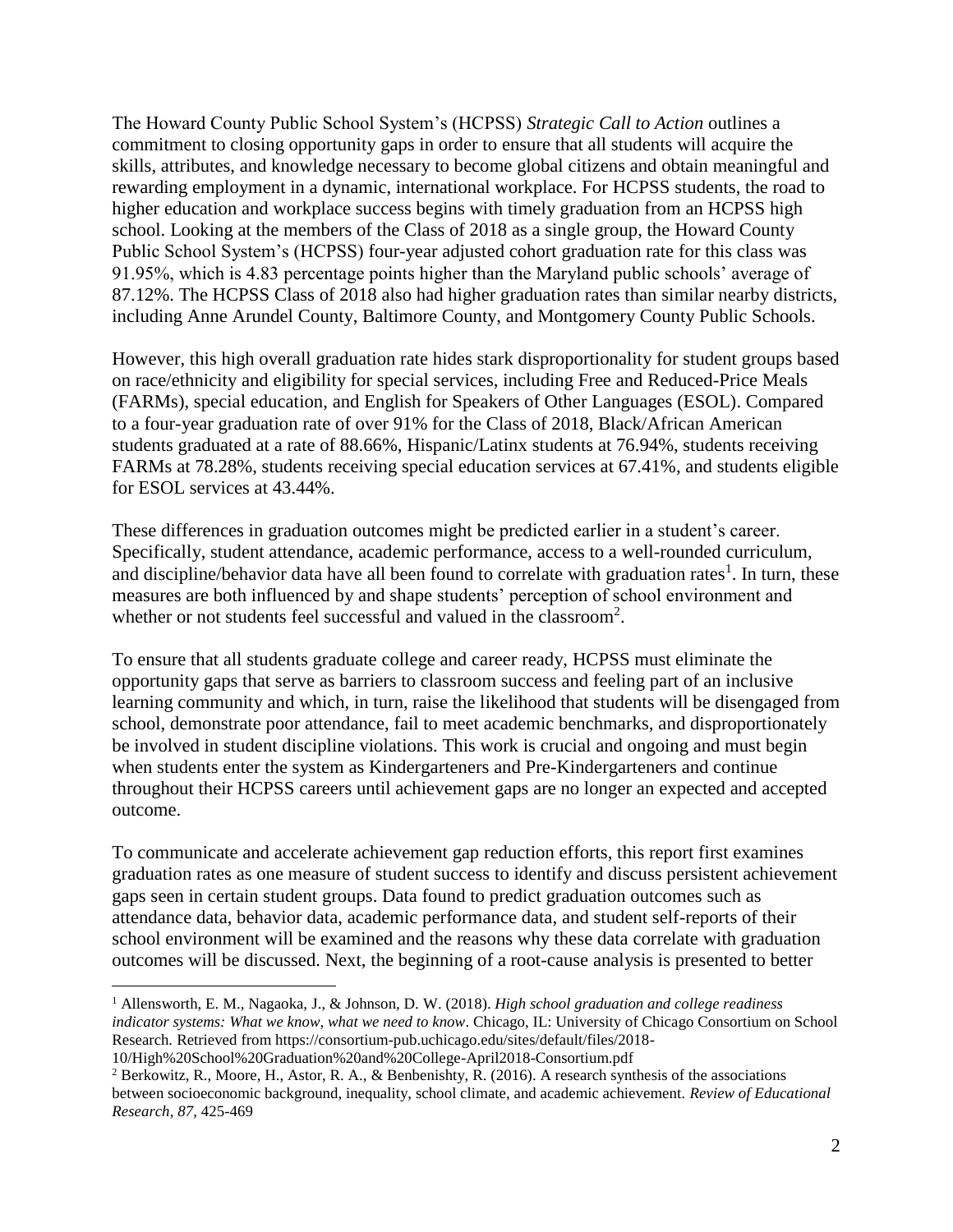understand factors throughout a student's academic career that may impact student engagement and student feelings of success in the classroom and therefore can influence student graduation success. Key strategies are then discussed to shed light on how HCPSS responds to the identified disparities by targeting opportunity gaps and using progress monitoring practices to evaluate the effectiveness of strategies to close these gaps and maximize success for all students.

### **Current State: Performance Gaps in Graduation Rates**

Graduation rates are a useful metric to examine how successfully the HCPSS is preparing its students for successful post-high school endeavors. While not all students will be able to graduate in four years, or need to in order to find fulfilling post-secondary educational opportunities and careers, timely graduation correlates with success both in college and careers. 3

Of the 4,224 students who entered high school in the fall of 2015 (Class of 2018), 91.95% ( $n =$ 3,884) graduated in four years, reflecting a decrease of 1.26 percentage points from the 93.21% graduation rate for the Class of 2016 (see Figure 1). Although HCPSS students continue to graduate from high school within four years at high rates, three-year trends indicate a slight decrease in graduation rates. These decreases are largest for students receiving FARMs and Hispanic/Latinx students (see Figure 1 and Appendix A).



*Figure 1*. HCPSS four-year adjusted cohort graduation rates: Classes of 2016 through 2018. Percentages greater than or equal to 95 are displayed as 95 to protect student privacy.

Looking more closely at the HCPSS Class of 2018, 340 students in the four-year cohort did not graduate with a diploma. Of the 340 students in the cohort who did not graduate:

201 (59.1%) dropped out at some point in their high school career.

- Less than 5% were students seeking a Maryland High School Certificate of Program Completion.
- The remaining students were for the most part continuing education at an HCPSS school.

<sup>&</sup>lt;sup>3</sup>Chingos, M. M. (2018). What matters most for college completion? Academic preparation is a key predictor of success. In F. M. Hess & L. E. Hatalsky (Eds.), *Elevating college completion* (pp. 1-12). Washington, DC: American Enterprise Institute. Retrieved from http://www.aei.org/wp-content/uploads/2018/05/What-Matters-Most-for-College-Completion.pdf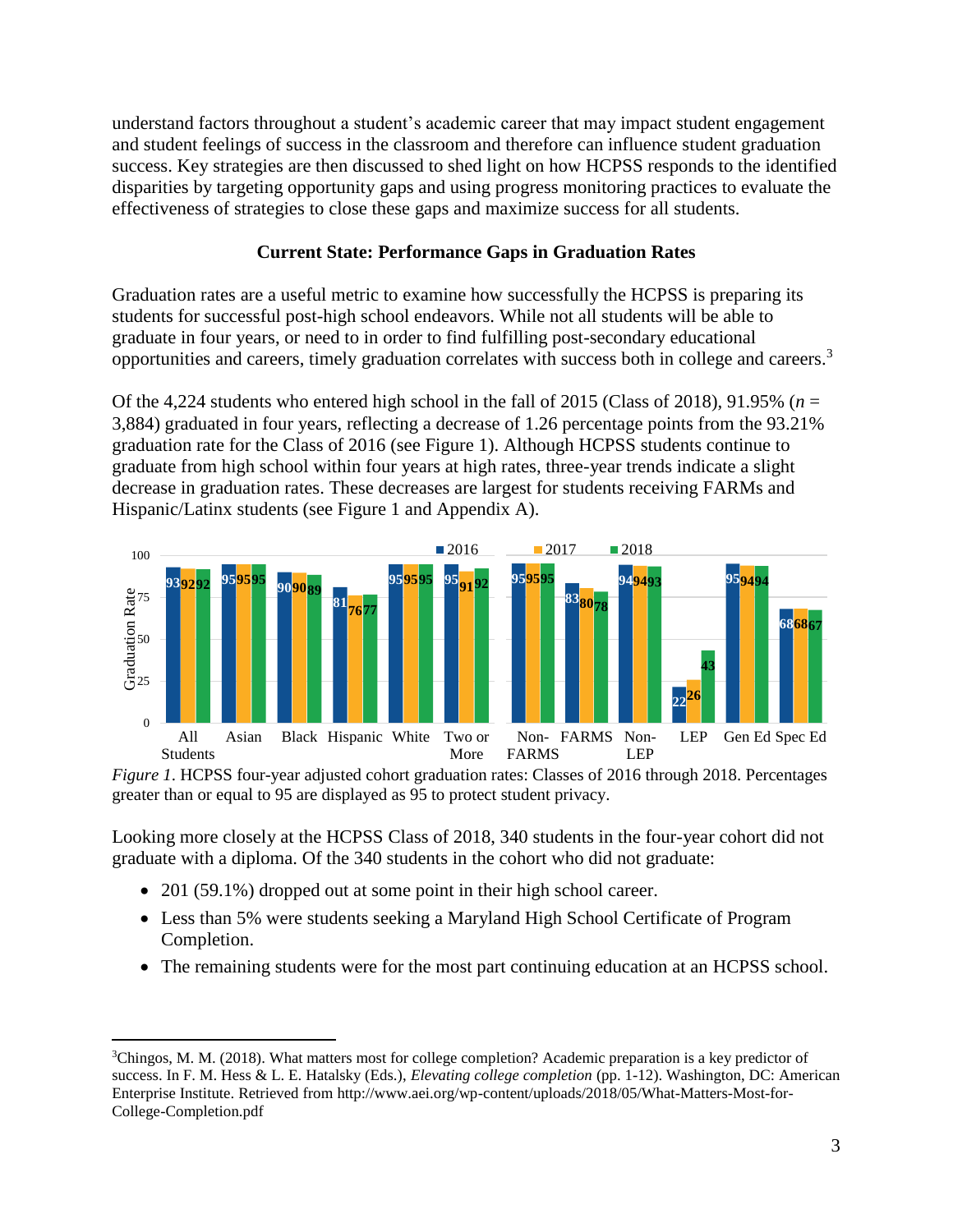To highlight performance gaps based on race and ethnicity, the graduation rate for a student group is compared to all students not in that group. Figure 2 visualizes the graduation rate trends for each racial/ethnic student group (darker line) compared to all other students (lighter line). The conclusions drawn from this analysis are clear: gaps in graduation rates among student racial/ethnic groups persist in HCPSS; Black/African American and Hispanic/Latinx students had lower four-year graduation rates than their peers each year from the Class of 2016 through 2018; the gap between Hispanic and non-Hispanic students is large and growing.



*Figure 2*. Four-year adjusted cohort graduation rate trends for each racial/ethnic student group compared to all other students. Values are rounded to the nearest whole. Percentages greater than or equal to 95 are displayed as 95 to protect student privacy.

Significant differences in graduation rates are also seen in student groups receiving special services. Figure 3 presents the gaps in four-year graduation rates for each special service group compared to their peers not receiving services. In general, students who were eligible for special services (FARMs, special education, ESOL) had lower graduation rates than their peers each year. However, the graduation rate for students with Limited English Proficiency (LEP) doubled from 21.67% for the Class of 2016 to 43.44% for the Class of 2018. While this is still the largest gap seen in the graduation data, it appears that recent efforts to support English learners within the general education framework have been successful. These efforts have included the closing of the Newcomer program at River Hill High School, the removal of many self-contained ESOL classes, and increased professional development for both ESOL and general education teachers.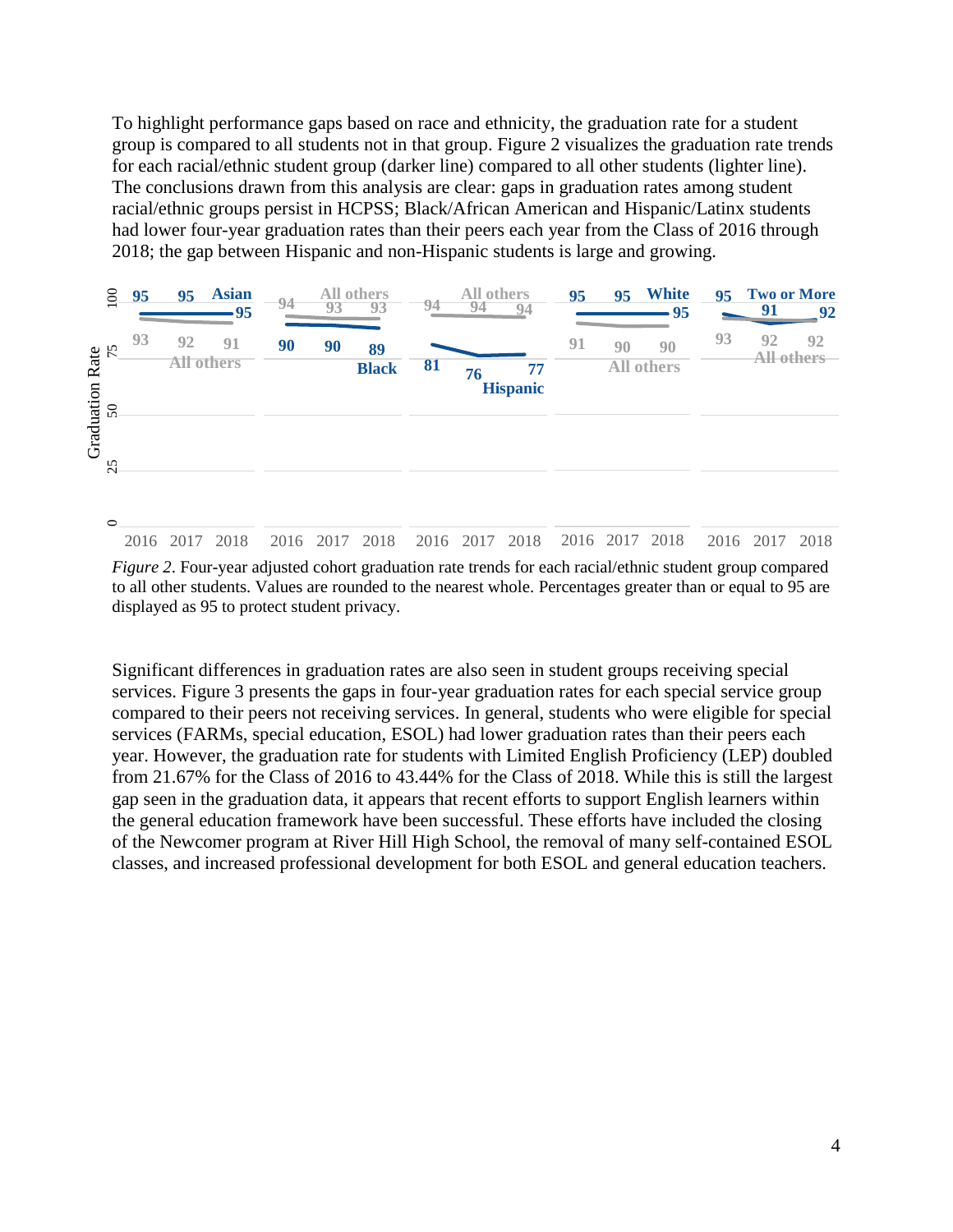

*Figure 3*. Four-year adjusted cohort graduation rate trends for each special service group compared to students not receiving special services. Values are rounded to the nearest whole. Percentages greater than or equal to 95 are displayed as 95 to protect student privacy.

#### **Attendance, Academic Access and Performance, and Classroom Behavior**

These gaps in graduation rates do not appear suddenly in high school, but can be predicted much earlier in students' careers by examining attendance, curricular access, academic performance, and classroom behavior/discipline data. Students who have poor attendance, have disciplinary records, and fail courses required for graduation (or math and English courses in earlier grades) are much more likely to drop out of school and fail to graduate high school than their peers.<sup>4</sup> On the other hand, having access to a well-rounded curriculum from elementary through high school prepares students to pursue post-secondary study and careers.<sup>5</sup>

When Maryland was required to develop an accountability framework aligned with the requirements of the Every Student Success Act of 2015 (ESSA), attendance, behavior, access to a well-rounded curriculum, and course performance were chosen as the measures for determining if schools are fulfilling their obligation to prepare their students for college and careers, in part due to the ability of these measures to predict timely graduation and other measures of long-term student success. To that end, Maryland's new school report card system tracks and rates schools on the following measures:<sup>5, 6</sup>

- **Attendance.** Points are assigned based on schools' chronic absenteeism as defined as a student being absent for 10% or more of the school days while enrolled for at least ten days at that school.
- **Behavior.** Unduplicated count of students in the group suspended out of school or expelled divided by the total number of students enrolled in the group.
- **Access to a Well-rounded Curriculum:**

 $\overline{a}$ <sup>4</sup> Mac Iver, M. A., & Mac Iver, D. J. (2009). *Beyond the indicators: An integrated school-level approach to dropout prevention*. George Washington University Center for Equity and Excellence in Education.

<sup>5</sup> Maryland State Department of Education (MSDE). (2018). *Maryland Every Student Succeeds Act (ESSA) consolidated state plan*. Baltimore, MD: Author.

<sup>6</sup> Maryland State Department of Education (MSDE). (2018). *Suspensions, expulsions, and health related exclusions: Maryland public schools 2017 – 2018*. Baltimore, MD: Author.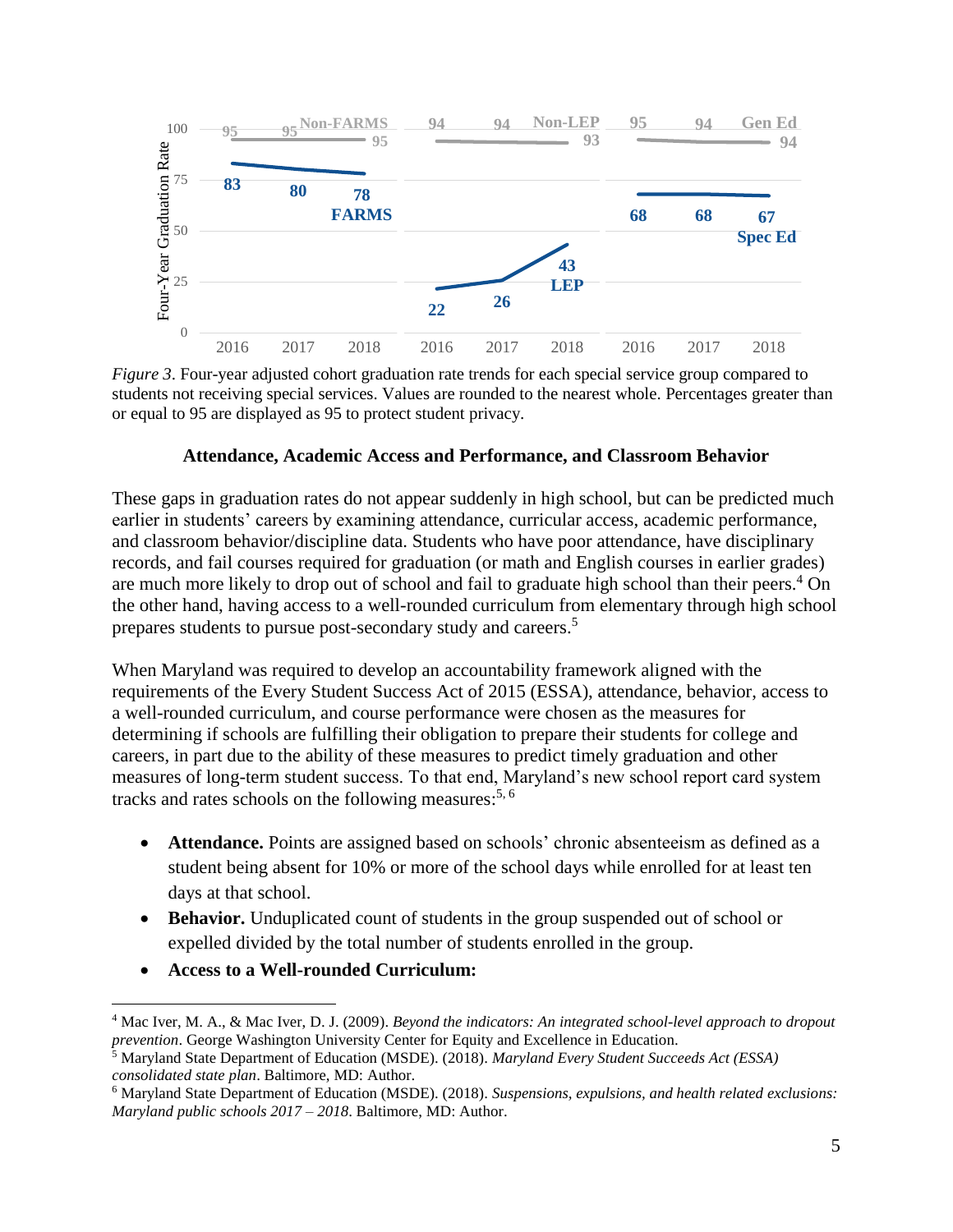- o Points are assigned based on the percentage of Grade 5 students enrolled in science, social studies, fine arts, physical education, and health
- o Points are assigned based on the percentage of Grade 8 students enrolled in fine arts, physical education, health, and computational learning
- o Points are assigned based on the percentage of Grade 12 students enrolled in an Advanced Placement (AP) course, dual enrollment, or an MSDE-approved Career and Technical Education (CTE) program at the CTE concentrator level or higher
- o English proficiency: For English Learners (EL), making progress toward English proficiency supports their access to learning. The *Progress in Achieving English Language Proficiency* indicator measures the performance of students in a school who show meaningful growth toward or have attained English proficiency as measured by the Maryland Comprehensive Assessment Program (MCAP) test for ELs. The goal for ELs is to attain English proficiency within six years. School points are determined by the percentage of ELs achieving or making progress towards attaining proficiency.

## **Course Performance:**

- o **Proficiency on state assessments.** Points are assigned based on the percentage of students performing at the "met expectations" or "exceeded expectations" levels on the state English and mathematics assessments, or the equivalent on the Multi-State Alternate Assessment
- o **Academic growth.** Points are assigned based on the percentage of students in a school who show meaningful relative growth in math and English language arts. School points are determined for Academic Growth by student growth percentiles.
- o **Completion of a well-rounded curriculum.** This measure differs by level:
	- Elementary: Composite of the percent of Grade 5 students who score proficient on the Maryland Integrated Science Assessment (MISA) and who pass core coursework, which includes one each of social studies, fine arts, physical education, and health.
	- Middle: Composite of the percent of Grade 8 students who score proficient on the MISA; the percent of Grade 8 students who score proficient on the Middle School Social Studies Assessment (MSSA); and who pass core coursework, which includes one each of mathematics, English language arts, social studies, and science.
	- High: Points are assigned based on the percent of students graduating from or exiting high school with a certificate of program completion who have achieved at least one of the following:
		- Score a 3 or higher on an Advanced Placement (AP) exam
		- Score 530 on SAT Math and 480 on SAT Evidence-based Reading and Writing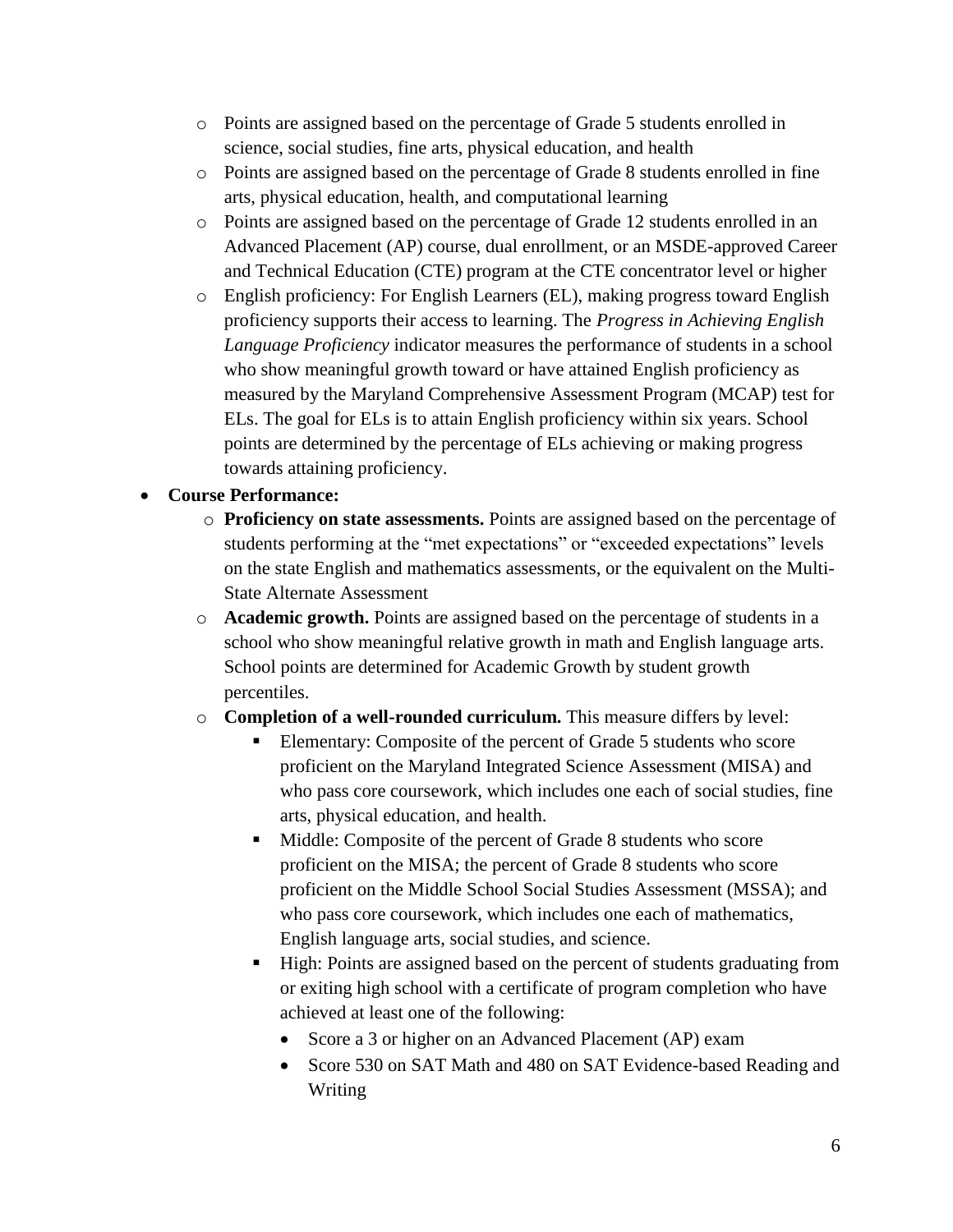- Score 21 on the ACT
- Earn credit for dual enrollment
- Met University of Maryland entry requirements
- Complete a youth or other apprenticeship training program approved by the Maryland Apprenticeship Training Council
- Complete an industry certification aligned with an MSDE-approved CTE program and achieved CTE concentrator level status or higher
- Score 31 on the ASVAB exam
- Receive the Seal of Biliteracy
- For students who obtained a Maryland High School Certificate of Program Completion, entered the world of work though:
	- o Gainful employment
	- o Postsecondary education and training
	- o Supported employment
	- o Other services that are integrated in the community
- o **On-track in ninth grade.** Points are assigned based on the percentage of Grade 9 students who have earned at least four credits in mathematics, English, science, social studies, and/or world language.

Not surprisingly, disparities very similar to those seen in the graduation data are found when one examines these student attendance, performance, and behavior/discipline data. Realizing this, Maryland not only analyzes and scores schools' on the performance of their total student population, but also the performance of the distinct student groups. Table 1 provides a summary of the patterns observed. A dot  $\left( \bullet \right)$  is placed where the student group's performance was worse than the overall average. Two dots  $(\bullet \bullet)$  are used when the student group's performance was more than ten percentage points lower than the overall group performance. Data highlights are summarized below the table. For more detail, see Table A5 in the Appendix.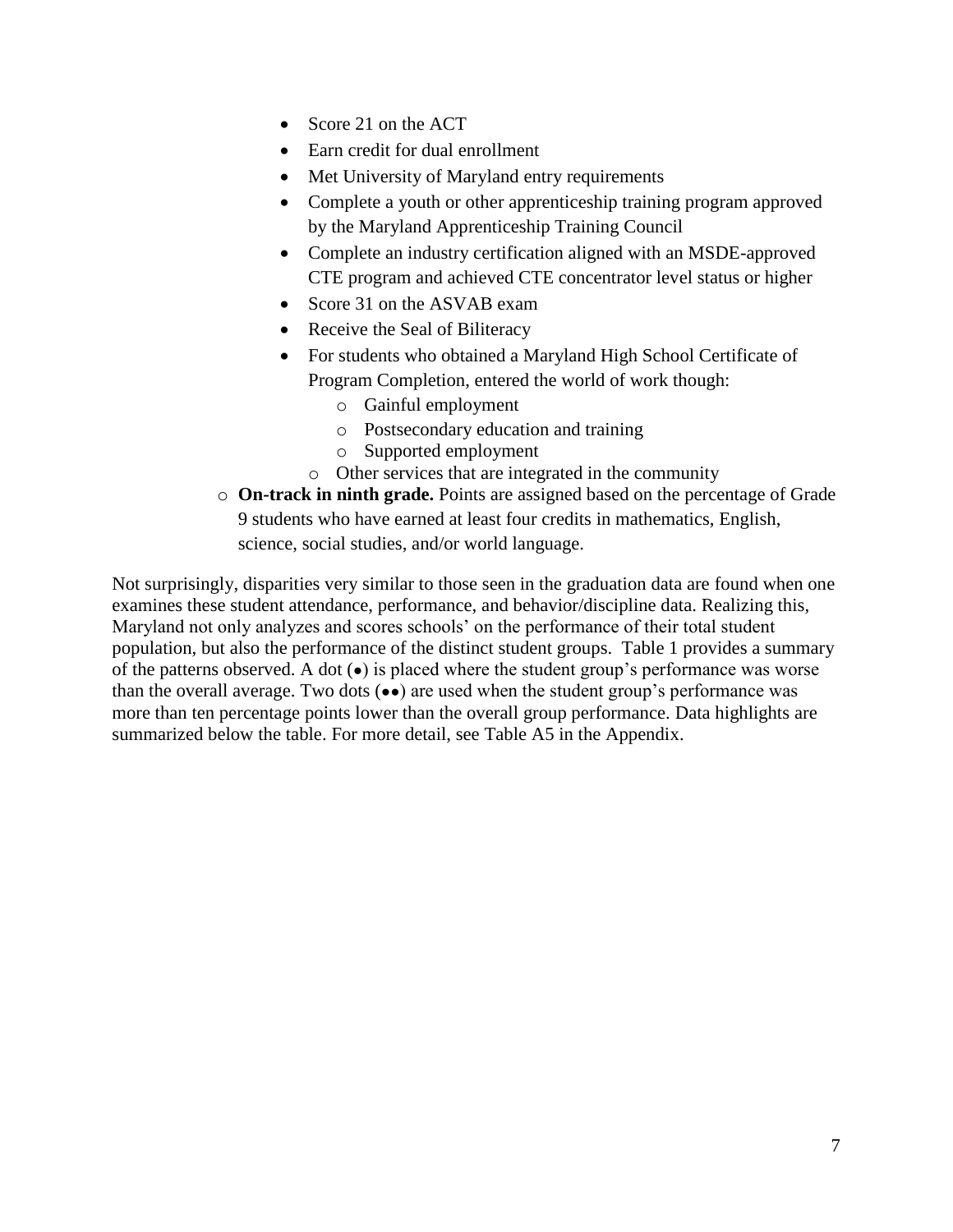|         |                                                                    |           |                  |                  |                           | <b>Student Group</b> |                  |                  |                  |  |  |  |  |  |
|---------|--------------------------------------------------------------------|-----------|------------------|------------------|---------------------------|----------------------|------------------|------------------|------------------|--|--|--|--|--|
| Area    | Measure <sup>a</sup>                                               | Asian     | <b>Black</b>     | Hisp.            | White                     | $Two+$               | EcDis            | EL               | SpEd             |  |  |  |  |  |
| Attend- | Chronic Absenteeism (ES)                                           |           | $\bullet$        | $\bullet$        |                           | $\bullet$            | $\bullet\bullet$ |                  | $\bullet$        |  |  |  |  |  |
| ance    | Chronic Absenteeism (MS)                                           |           | $\bullet$        | $\bullet$        |                           | $\bullet$            | $\bullet$        | $\bullet$        | $\bullet$        |  |  |  |  |  |
|         | Chronic Absenteeism (HS)                                           |           | $\bullet$        | $\bullet$        |                           | $\bullet$            | $\bullet\bullet$ | $\bullet\bullet$ | $\bullet$        |  |  |  |  |  |
|         | Behavior Suspension Rate (ES)                                      |           | $\bullet$        |                  |                           | $\bullet$            | $\bullet$        |                  | $\bullet$        |  |  |  |  |  |
|         | <b>Suspension Rate (MS)</b>                                        |           | $\bullet$        |                  |                           |                      | $\bullet$        |                  | $\bullet$        |  |  |  |  |  |
|         | Suspension Rate (HS)                                               |           | $\bullet$        | $\bullet$        |                           | $\bullet$            | $\bullet$        | $\bullet$        | $\bullet$        |  |  |  |  |  |
| Access  | Access: Well-Rounded Curriculum (ES)                               |           |                  |                  |                           |                      |                  |                  |                  |  |  |  |  |  |
|         | Access: Well-Rounded Curriculum (MS)                               |           | $\bullet$        | $\bullet$        |                           |                      | $\bullet$        | $\bullet$        |                  |  |  |  |  |  |
|         | Access: Well-Rounded Curriculum (HS)                               |           | $\bullet$        | $\bullet\bullet$ |                           |                      | $\bullet\bullet$ |                  | $\bullet\bullet$ |  |  |  |  |  |
|         | Progress twd English Proficiency (ES)<br>All English Learners: 75% |           |                  |                  |                           |                      |                  |                  |                  |  |  |  |  |  |
|         | Progress twd English Proficiency (MS)                              |           |                  |                  | All English Learners: 57% |                      |                  |                  |                  |  |  |  |  |  |
|         | Progress twd English Proficiency (HS)                              |           |                  |                  | All English Learners: 62% |                      |                  |                  |                  |  |  |  |  |  |
| Course  | Academic Growth in Mathematics (ES)                                |           |                  |                  |                           |                      |                  |                  |                  |  |  |  |  |  |
| Perfor- | Academic Growth in Mathematics (MS)                                |           | $\bullet$        | $\bullet$        |                           |                      | $\bullet\bullet$ |                  |                  |  |  |  |  |  |
| mance   | Academic Growth in ELA (ES)                                        |           | $\bullet$        | $\bullet$        |                           |                      | $\bullet$        |                  | $\bullet$        |  |  |  |  |  |
|         | Academic Growth in ELA (MS)                                        |           | $\bullet$        | $\bullet$        |                           | $\bullet$            | $\bullet$        |                  |                  |  |  |  |  |  |
|         | Proficiency on Math Assessment (ES)                                |           | $\bullet\bullet$ | $\bullet$        |                           | $\bullet$            | $\bullet\bullet$ | $\bullet$        | $\bullet$        |  |  |  |  |  |
|         | Proficiency on Math Assessment (MS)                                |           | $\bullet\bullet$ | $\bullet\bullet$ |                           |                      | $\bullet\bullet$ | $\bullet\bullet$ | $\bullet\bullet$ |  |  |  |  |  |
|         | Proficiency on Math Assessment (HS)                                |           | $\bullet\bullet$ | $\bullet$        |                           |                      | $\bullet\bullet$ | $\bullet$        | $\bullet\bullet$ |  |  |  |  |  |
|         | Proficiency on ELA Assessment (ES)                                 |           | $\bullet\bullet$ | $\bullet$        |                           |                      | $\bullet\bullet$ | $\bullet$        | $\bullet$        |  |  |  |  |  |
|         | Proficiency on ELA Assessment (MS)                                 |           | $\bullet\bullet$ | $\bullet$        |                           |                      | $\bullet\bullet$ |                  | $\bullet\bullet$ |  |  |  |  |  |
|         | Proficiency on ELA Assessment (HS)                                 |           | $\bullet\bullet$ | $\bullet\bullet$ |                           |                      | $\bullet\bullet$ | $\bullet$        | $\bullet$        |  |  |  |  |  |
|         | Credit: Well-Rounded Curriculum (ES)                               | $\bullet$ |                  | $\bullet$        |                           | $\bullet$            | $\bullet$        | $\bullet$        |                  |  |  |  |  |  |
|         | Credit: Well-Rounded Curriculum (MS)                               |           | $\bullet$        | $\bullet$        |                           |                      | $\bullet\bullet$ |                  |                  |  |  |  |  |  |
|         | Credit: Well-Rounded Curriculum (HS)                               |           | $\bullet\bullet$ | $\bullet\bullet$ |                           |                      | $\bullet\bullet$ |                  |                  |  |  |  |  |  |
|         | On-Track in Ninth Grade                                            |           | $\bullet$        | $\bullet$        |                           |                      | $\bullet\bullet$ | $\bullet\bullet$ | $\bullet\bullet$ |  |  |  |  |  |

Table 1 Summary of Opportunity Gaps Observed for Student Groups within HCPSS as Measured by State Accountability Measures in 2017-18

*Note.* A dot (●) is placed where the student group's performance was worse than the overall average. Two dots (●●) are used when performance was more than 10 percentage points lower than the overall group performance. Black  $=$ Black/African American; Hisp. = Hispanic/Latinx; Two+ = Two or More Races; EcDis = Economically Disadvantaged;  $SpEd = Special Education; EL = English Learning E = Elementary School; MS = Middle School; HS = High School$ <sup>a</sup>See Table A5 for the percent of points earned for each measure.

 Across measures and school levels, these student groups tended to have less access and opportunity to educational experiences that support on-time graduation: Black/African American students, Hispanic/Latinx students, students who were economically disadvantaged<sup>7</sup>, students who received special education services, and English Learners (EL).

<sup>7</sup> Students are determined to be economically disadvantaged based on Direct Certification as approved by USDA for the State of Maryland (see http://www.marylandpublicschools.org/stateboard/Documents/05222018/TabK-ESSAUpdate.pdf)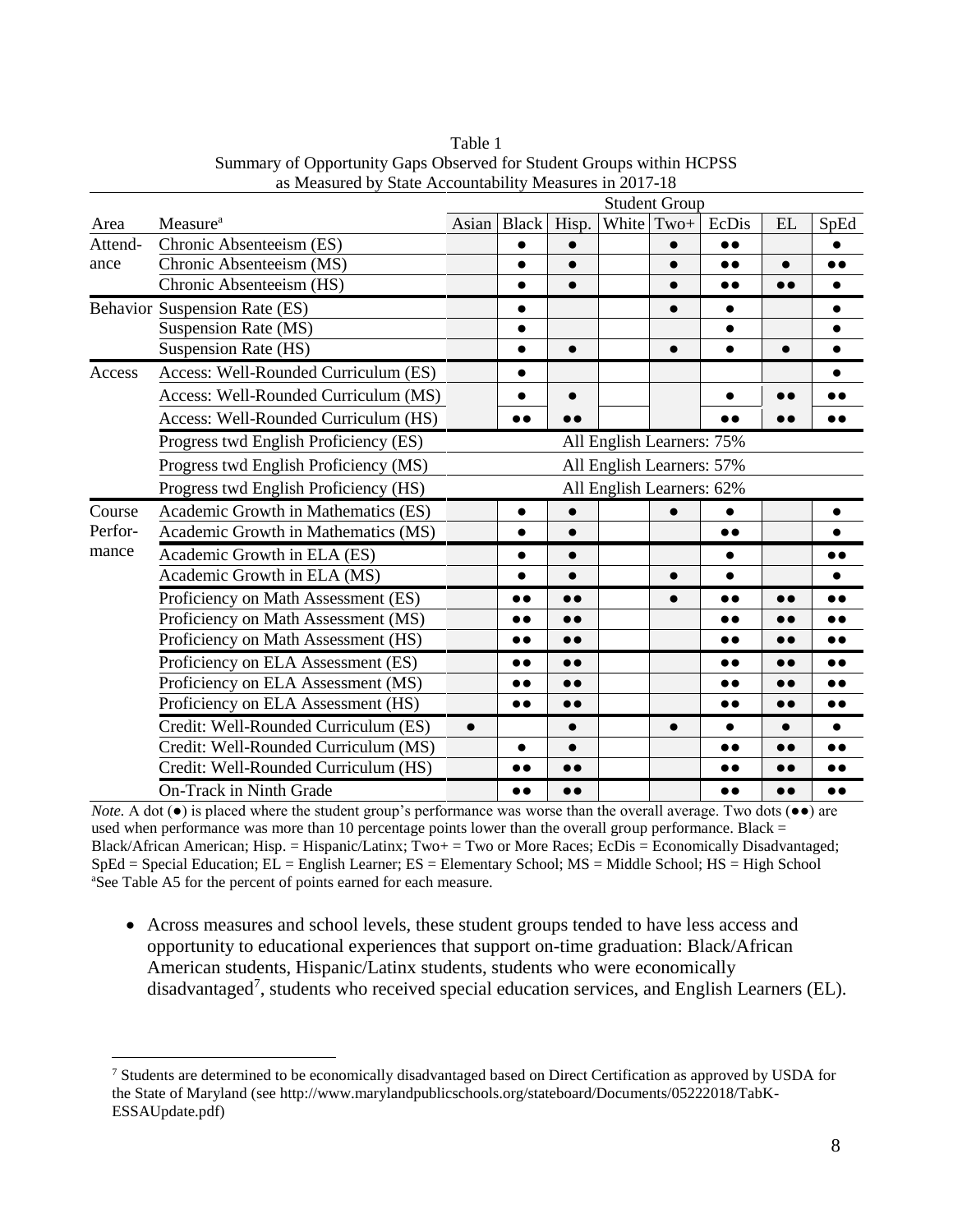- At all three school levels, the gaps for these five student groups scoring proficient on state assessments in mathematics and in English language arts were more than ten percentage points lower than the overall average.
- Compared to their peers not in these groups, these student groups also had lower percentages of students who were on track to graduation in Grade 9.
- Across school levels, Black/African American students, students who received FARMs, and students who received special education services were more likely to be suspended than students not in these groups.
- The gap in chronic absenteeism between ELs and the overall average widened from no gap at the elementary school level to over ten percentage points in high school.
- Whereas three-fourths of the ELs made progress toward English proficiency at the elementary school level, fewer than two-thirds of ELs did so at the secondary school level.
- For Black/African American and Hispanic/Latinx students, and for students who received special services, the gap in having access to a well-rounded curriculum widened from a small to no gap at the elementary school level to over ten percentage points in high school.
- For students who were economically disadvantaged, the gap in making academic growth in mathematics widened from less than ten percentage points at the elementary school level to over ten percentage points in middle school.
- For Black/African American and Hispanic/Latinx students, and for students who received special services, the gap in having completed a well-rounded curriculum widened from a small to no gap at the elementary school level to over ten percentage points in high school.

# **Root-Cause Analysis: Examining Opportunity Gaps**

Why are certain student groups less likely to graduate in four years than other student groups? It should be seen as no coincidence that the same student groups show disparate performance on the measures that predict graduation success: attendance, behavior/discipline, and course performance. These predictive benchmarks are largely influenced by students' perception of their school environment as welcoming and supportive and their perception of their own academic efforts in the classroom as successful and meaningful.<sup>8</sup> To effectively ameliorate disparities, HCPSS needs to address the variables that cause some students to perceive that they are less likely to be successful in school and less worthy of academic challenges than their peers, and that they experience reduced opportunities to receive support and demonstrate competence.

Students' perceptions of their school environment and whether they hold a valued place within it are largely reflective of their daily interactions with school staff and other students. Administrators, instructional staff, and support personnel are responsible for ensuring a welcoming and supportive environment in their schools and establishing norms for classroom behavior that guarantee all students feel welcome, supported, and capable of mastering challenging academic objectives. HCPSS staff, however, are subject to many of the same influences as any other members of the community. Working for the school system does not automatically inoculate staff from the effects of long-term systemic racism, unresolved questions surrounding immigration, or growing economic inequality.

<sup>8</sup> Morse, L. L., & Allensworth, D. D. (2015). Placing students at the center: The whole school, whole community, whole child model. *Journal of School Health, 85*, 785-794.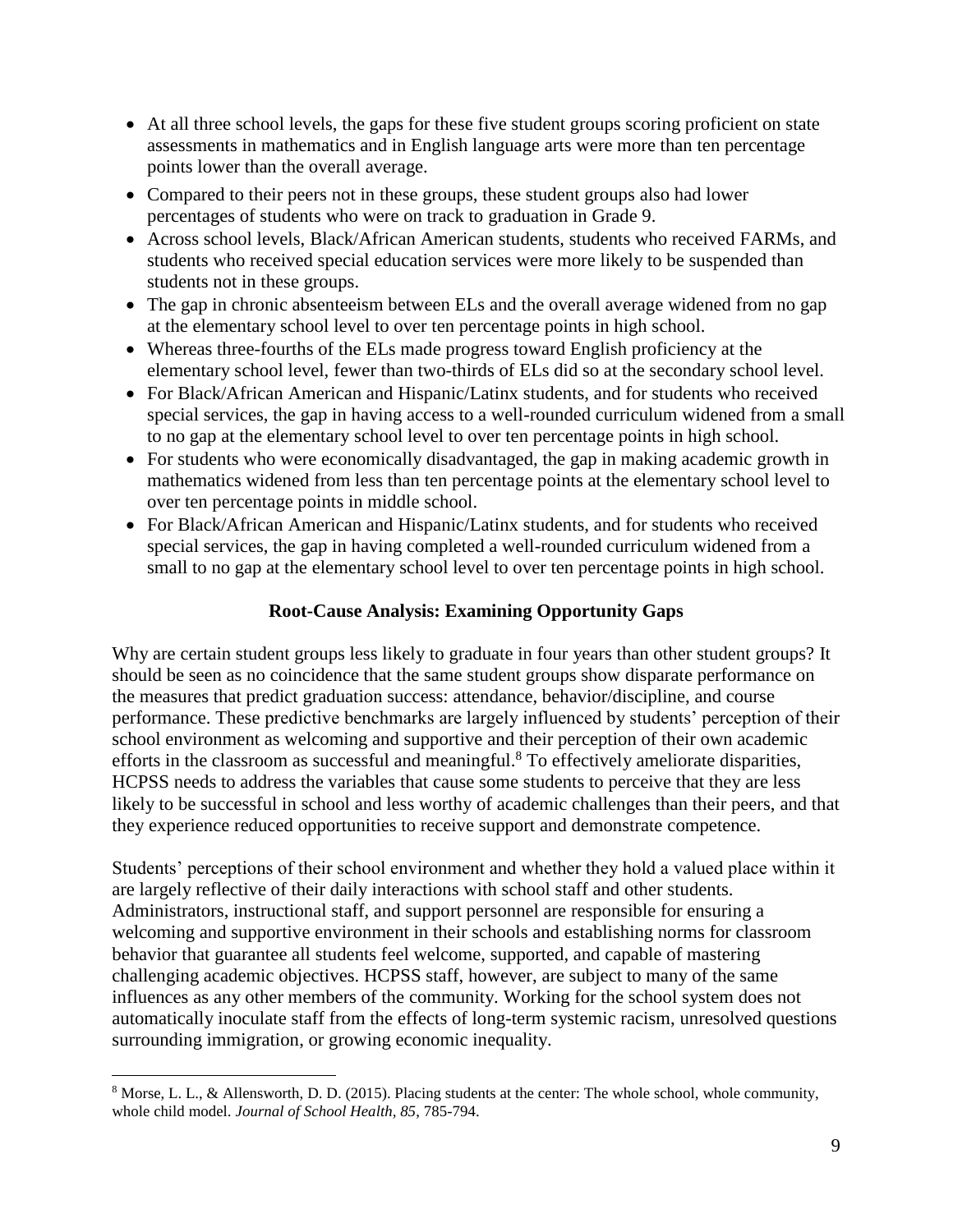If the ability of staff to consistently maintain equitably nurturing learning environments is impacted by implicit bias, limited perspectives, inability to empathize with others' lived experiences, and lack of understanding on how history and culture continue to shape opportunities for success, then it is unlikely that all students will receive the support and challenge they need to succeed. When there is limited diversity among teachers and administrators and little explicit professional learning on the impact of such factors, combined with societal pressures outside of HCPSS's control, the result is too often disparate access to opportunities based on actual or perceived race, ethnicity, socioeconomic status, and immigration status or national origin.

A key strategy to increase student engagement and ensure nurturing and safe learning environments for all students is HCPSS's acceleration of its restorative justice efforts. Restorative justice is a philosophy that emphasizes building relationships. Community-building is given high priority in a restorative culture. The tone and voice levels of educators should reflect a caring and supportive environment where staff and students are educational partners. All members of the school community need to be comfortable discussing race, ethnicity, and other identifying qualities that may consciously or unconsciously impact decision-making and conflict. Students, their families, and educators have a voice in school policies and procedures, which are designed in response to student needs.

When schools embrace restorative justice, educators greet students, ensure they are invested partners in the learning community, and are regularly seen having restorative conversations as the primary response to behavior which negatively impacts community relationships. Currently 58% of HCPSS schools were engaged in some type of restorative justice work. If there is a need to repair harm caused by conflict and wrongdoing, restorative justice provides an opportunity for everyone impacted by an incident to come together to address their feelings and needs, and reach a resolution that heals and restores relationships. Restorative justice practices build healthy relationships based on empathy between students and staff, as well as among adults within the school community. As the school environment becomes more nurturing for all students, student engagement and attendance should increase, disruptive behaviors should decrease, and course access and performance should become more equitable, reducing opportunity gaps and disparate treatments based on race, ethnicity, economics, and family's country of origin.

On an instructional level, examining these opportunity gaps based on their impact on attendance, behaviors, access, and course performance assists staff in targeting these gaps through changes to curriculum, professional development, and deployment of support services. It helps HCPSS to efficiently allocate resources and expertise to both provide additional opportunities for success to students in historically underserved student groups as well as to build a culture that addresses the causes and mechanisms of inequities.

### **Narrowing Gaps: Instructional Strategies and Interventions**

HCPSS recognizes, accepts, and embraces that individuals come from many different life experiences with various frames of reference and perspectives.<sup>9</sup> While HCPSS works to remove

<sup>9</sup> See HCPSS description of diversity: https://www.hcpss.org/scta/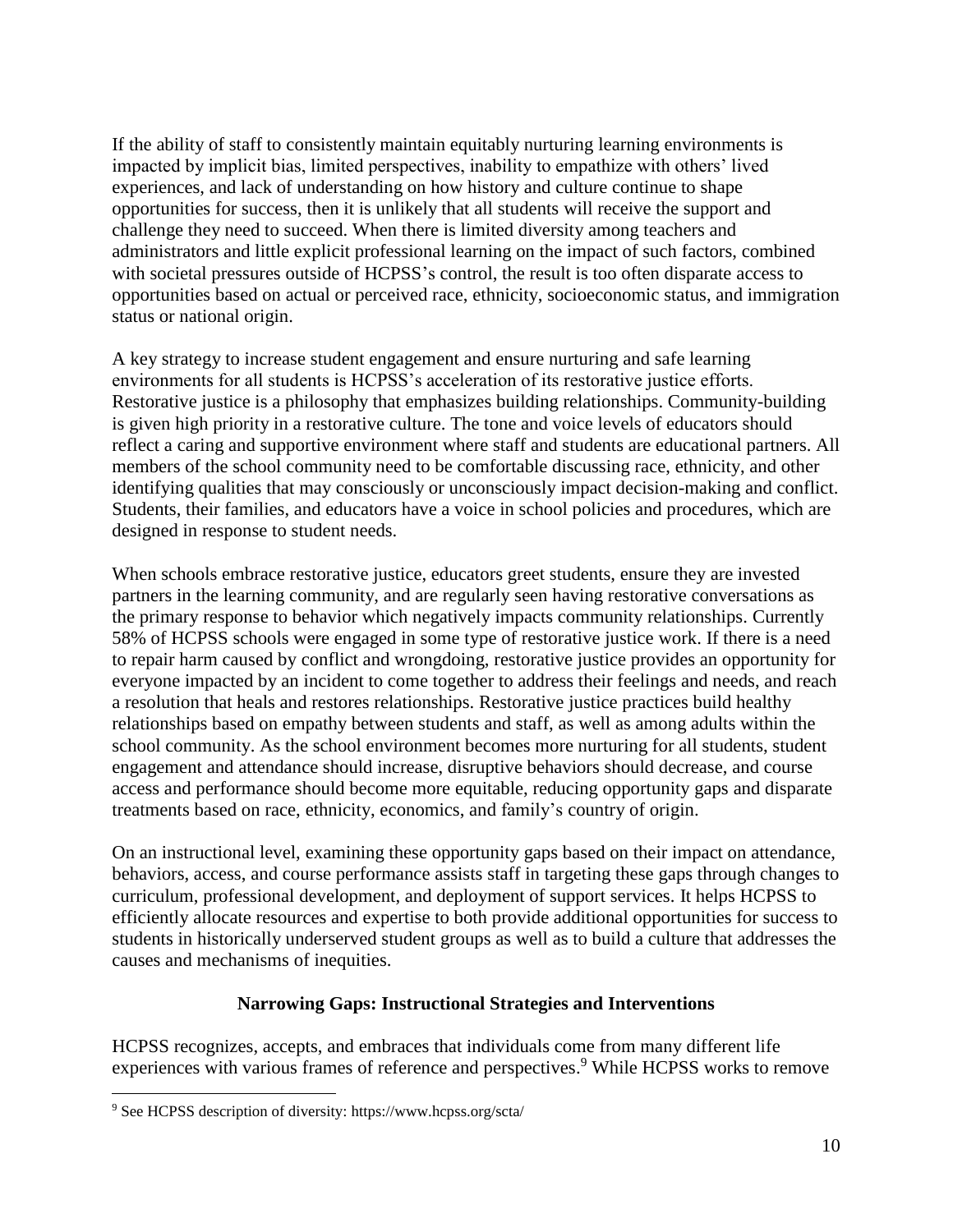barriers contributing to educational inequity for student groups, each student's individual needs drive instruction and supports. Specific instructional strategies and supports are aligned with the student's particular strengths and needs to maximize opportunities for academic achievement.

HCPSS works toward educational equity by removing the barriers to success that individuals face in order to provide the access, opportunities, and supports needed to help students reach their full potential. Opportunity gaps in attendance, behavior/discipline, and course access and performance contribute to disproportionate rates among students' on-time graduation. Table 2 presents a summary of key strategies at each school level that support attendance, positive behavior, and course access and performance for all students, with targeted supports for students who need them. Evaluation of these strategies aligns with the State accountability measures described above.

| Key Instructional Strategies and Interventions to Narrow Opportunity Gaps |                                                   |                           |                       |              |                   |                      |  |  |  |  |  |
|---------------------------------------------------------------------------|---------------------------------------------------|---------------------------|-----------------------|--------------|-------------------|----------------------|--|--|--|--|--|
| Area                                                                      | Key Instructional Strategies/ Interventions       |                           |                       | School Level |                   | Budget/Resource      |  |  |  |  |  |
|                                                                           |                                                   | EC                        | ES                    |              |                   | MS   HS Implications |  |  |  |  |  |
| Attendance                                                                | Black Student Achievement Program (BSAP) Liaisons | X                         | X                     | X            | X                 | See 0304, 3501       |  |  |  |  |  |
|                                                                           | Hispanic Achievement Program Liaisons             | X                         | X                     | X            | X                 | See 0304, 3501, 9501 |  |  |  |  |  |
|                                                                           | <b>International Liaisons</b>                     | X                         | X                     | X            | X                 | See 9501             |  |  |  |  |  |
|                                                                           | <b>Pupil Personnel Services</b>                   | X                         | $\overline{\text{X}}$ | X            | X                 | See 6101             |  |  |  |  |  |
| Behavior                                                                  | <b>Alternative Education services/PBIS</b>        | $\boldsymbol{\mathrm{X}}$ | X                     | X            | X                 | See 0304, 3403       |  |  |  |  |  |
|                                                                           | <b>Social Workers</b>                             | X                         | X                     | X            | X                 | See 0304             |  |  |  |  |  |
|                                                                           | Homewood                                          |                           |                       | X            | X                 | See 3402             |  |  |  |  |  |
|                                                                           | <b>SMIL: Additional Assistant Principals</b>      | X                         | X                     | X            | X                 | See 4701             |  |  |  |  |  |
| Access                                                                    | Office of Diversity, Equity, and Inclusion        |                           | $\overline{\text{X}}$ | X            | $X_{\mathcal{E}}$ | See 0106             |  |  |  |  |  |
|                                                                           | Black Student Achievement Program (BSAP) Liaisons | X                         | $\overline{\text{X}}$ | X            | $\mathbf X$       | See 0304, 3501       |  |  |  |  |  |
|                                                                           | Hispanic Achievement Program Liaisons             | X                         | X                     | X            | $\mathbf X$       | See 0304, 3501, 9501 |  |  |  |  |  |
|                                                                           | <b>International Liaisons</b>                     | X                         | X                     | X            | X                 | See 9501             |  |  |  |  |  |
|                                                                           | Pre-K, Pre-K Expansion, Judy Center               | X                         |                       |              |                   | See 1301, Grants     |  |  |  |  |  |
|                                                                           | Summer Institute/Comprehensive Summer School      |                           | X                     | X            | X                 | See 2401             |  |  |  |  |  |
|                                                                           | <b>Advanced Placement Fees</b>                    |                           |                       |              | X                 | See 2801             |  |  |  |  |  |
|                                                                           | <b>Dual Enrollment Tuition</b>                    |                           |                       |              | X                 | See 2802             |  |  |  |  |  |
|                                                                           | Saturday/Evening School                           |                           |                       |              | X                 | See 3401             |  |  |  |  |  |
|                                                                           | <b>MESA Program</b>                               |                           | X                     | X            | X                 | See 3501             |  |  |  |  |  |
|                                                                           | Teen Parenting & Childcare Program                |                           |                       |              | X                 | See 6103             |  |  |  |  |  |
|                                                                           | Co-Curricular Activities - Outdoor Ed Fees        |                           |                       | X            |                   | See 8801             |  |  |  |  |  |
|                                                                           | <b>International Student Services</b>             | $\boldsymbol{\mathrm{X}}$ | X                     | X            | X                 | See 9501             |  |  |  |  |  |
|                                                                           | Homeless Education Assistance Program             |                           | X                     | X            | $X_{\mathcal{E}}$ | See Grants           |  |  |  |  |  |

Table 2 (continued on next page)

EC = Early Childhood; ES = Elementary School; MS = Middle School; HS = High School; SMIL = School Management and Instructional Leadership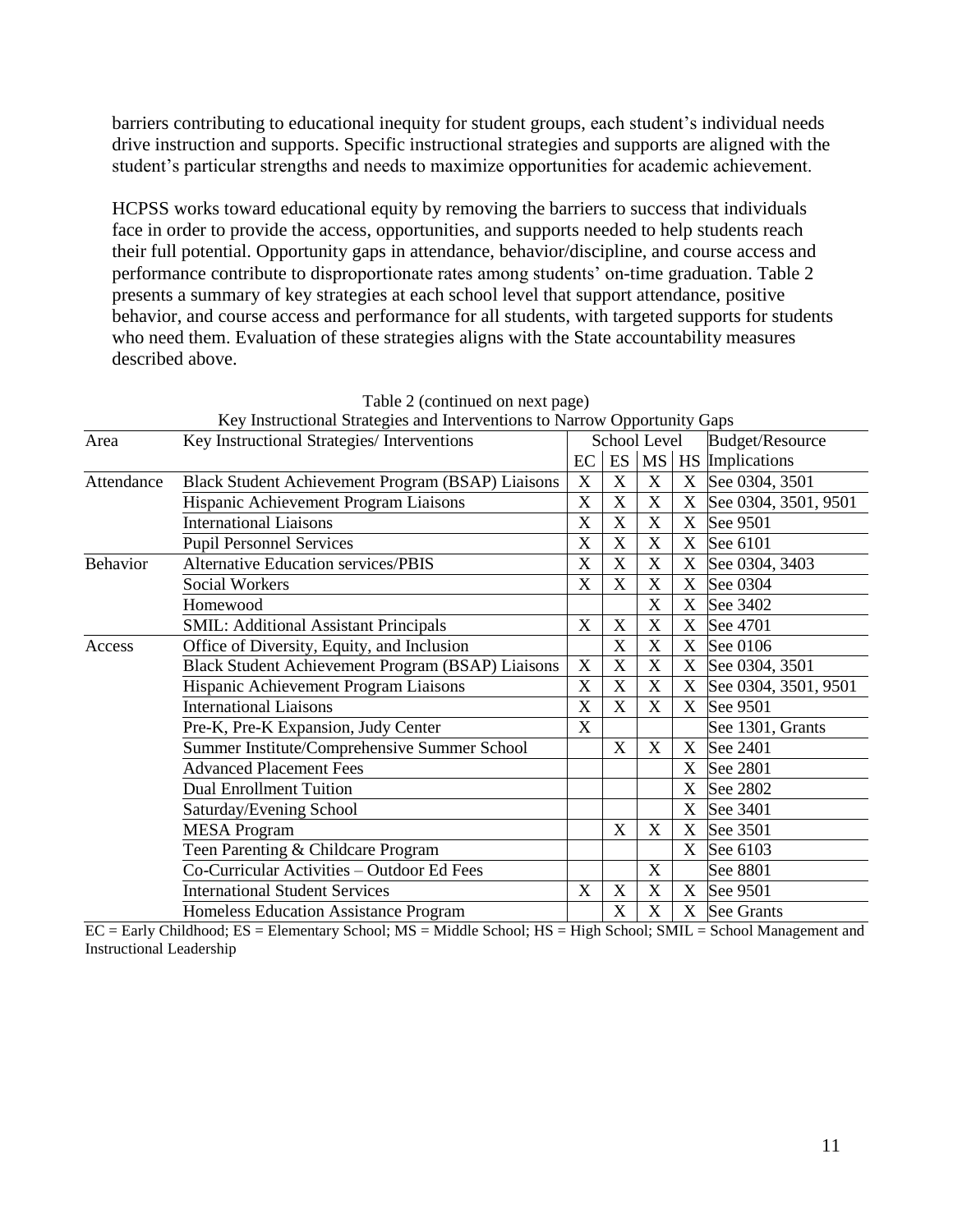|             | Rey modulum suaregies and microentions to Narrow Opportunity Gaps |   |   |              |   |                        |
|-------------|-------------------------------------------------------------------|---|---|--------------|---|------------------------|
| Area        | Key Instructional Strategies/ Interventions                       |   |   | School Level |   | <b>Budget/Resource</b> |
|             |                                                                   |   |   |              |   | Implications           |
| Course      | ESOL, Title III Grant                                             | X | X | X            | X | See 0304, 1002, Grants |
| Performance | <b>BSAP Saturday Math Academy</b>                                 |   | X | X            | X | See 3501               |
|             | Academic Intervention Beyond School Day and Year                  |   | X | X            | X | See 0304, 3501         |
|             | <b>Mathematics Support Teachers</b>                               |   | X |              |   | See 0701               |
|             | <b>Mathematics Instructional Support Teachers</b>                 |   |   | X            | X | See 1401               |
|             | <b>Middle School Mathematics Paras</b>                            |   |   | X            |   | See 1401               |
|             | <b>Reading Support Teachers</b>                                   |   | X |              |   | See 1802               |
|             | <b>Reading Specialists</b>                                        |   | X | X            |   | X See 1802, 1803       |
|             | <b>Reading Paraeducators</b>                                      |   |   | X            |   | See 1803               |
|             | Differentiated Staffing                                           |   | X | X            | X | See 3201               |
|             | Title I Program                                                   |   | X |              |   | Grants                 |
|             | 21 <sup>st</sup> Century Community Learning Center Bridges        |   | X | X            |   | <b>Grants</b>          |

Table 2 (continued) Key Instructional Strategies and Interventions to Narrow Opportunity Gaps

EC = Early Childhood; ES = Elementary School; MS = Middle School; HS = High School; SMIL = School Management and Instructional Leadership

The above enumerated strategies are part of a Multi-Tiered System of Supports (MTSS) to creating a safe and nurturing learning environment that delivers strong first instruction to all students and targeted supports to students who need them. Quality first instruction is improved by supporting the development of culturally responsive teachers who have access to a strong set of diverse, district-provided instructional resources. Instructional support teachers in coordination with curricular offices work directly with teachers to continually improve first instruction for all students. Fee waivers and scholarships for financial obligations further improve the opportunities for all students to have access to a well-rounded educational experience.

Knowing that each learner comes with a specific set of needs, HCPSS also provides programs for students who are in need of intervention or acceleration, or who belong to traditionallyunderserved populations which puts them at risk of academic difficulties. In critical areas, additional support staff are provided to assist with reinforcement and individualized instruction. Supports extend beyond the K-12 school program in the early childhood programs, in outside school hours interventions, and through the efforts of community liaisons, social workers, and pupil personnel workers.

#### **Increasing Graduation Rates by Increasing Student Engagement**

The Department of Program Innovation and Student Well-Being houses many of the strategies for improving student attendance (BSAP, Hispanic Achievement, International Liaisons, Pupil Personnel Services), shaping positive student behavior (Alternative Education, PBIS (Positive Behavior Interventions and Supports), Social Work, Homewood), increasing curricular access (Saturday/Evening School, Dual Enrollment, MESA Program, Teen Parenting, Homeless Education Assistance Program, Home and Hospital), and maximizing students' mastery of course objectives (Beyond School Day/Year Programs, Title I, 21<sup>st</sup> CCLC, BSAP Math Academy). It therefore seemed natural that the Department would create strategies to approach disparate graduation rates through a systematic and comprehensive approach. During the 2018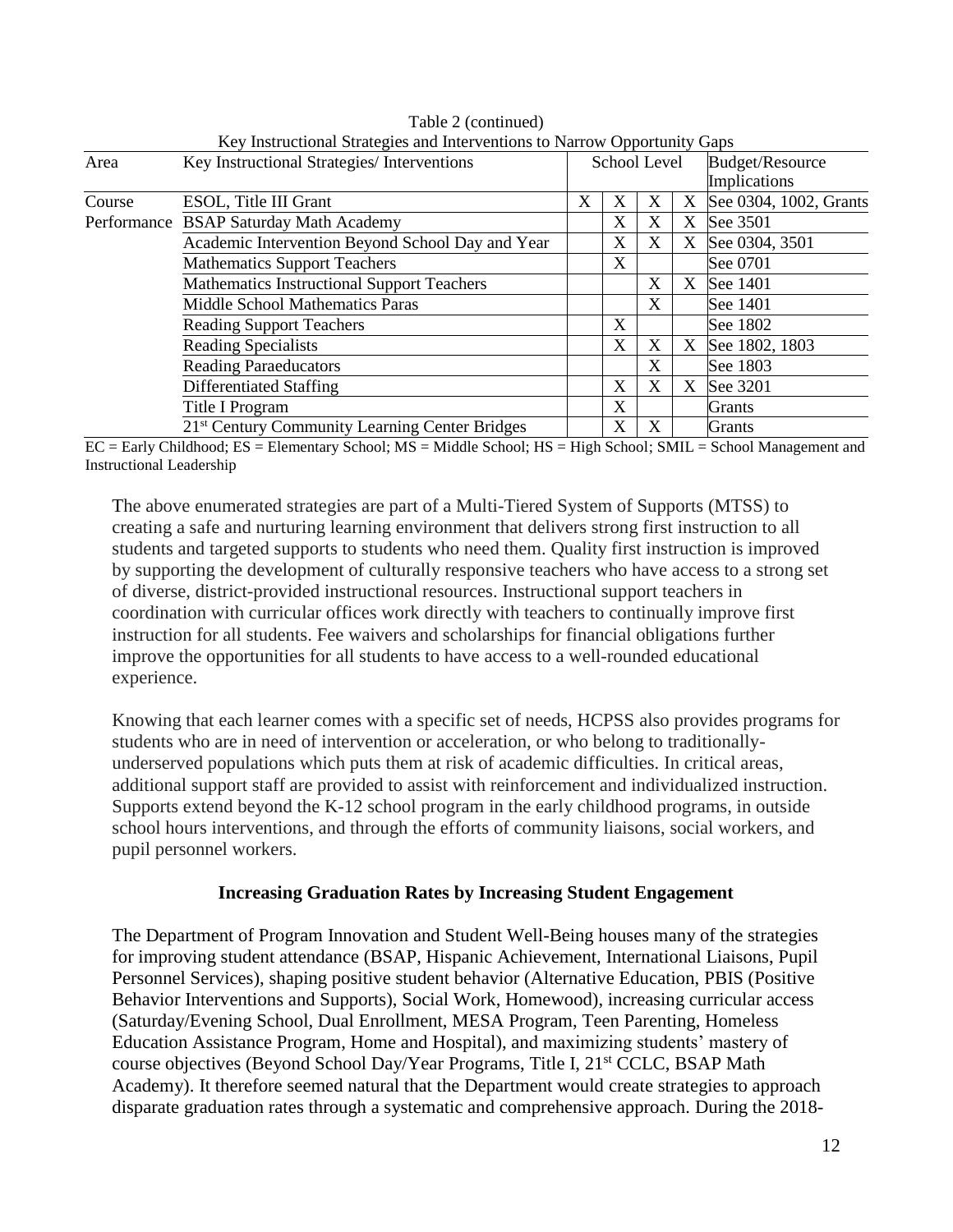2019 school year HCPSS has worked on a plan to decrease dropout rates/increase graduation rates by providing more options for students to connect to and become invested in academics and school-based activities. The plan consists of four key strategies that will be implemented through specific activities. Those are:

Strategy 1: Identify students whose attendance may predict a later inclination to not complete high school by

- training school staff to prioritize attendance monitoring by using Hoonuit data dashboards to increase early identification of problematic attendance patterns;
- shifting the focus of communication of attendance concerns from the punitive consequences of reaching a certain number of absences to explaining the link between attendance and academic success and offering services to improve attendance; and
- case-managing students with excessive absences.

Strategy 2: Expand school-day services for middle and high school students by

- training staff to more quickly identify students who could benefit from interventions so interventions can be introduced sooner when students are demonstrating difficulty;
- coordinating interventions so students do not feel overwhelmed or have no time in the schedules for engaging activities (music, art, theater, etc.);
- providing additional meaningful career options and pathways to reach those options;
- implementing interventions for students struggling with classes beyond the core subject areas (ELA, math, science, social studies) and including specials teachers in intervention planning; and
- increasing district-wide consistency in communication, evaluation, and provision of interventions.

Strategy 3: Expand beyond school hours/school building opportunities for middle and high school students by

- expanding the length, frequency, and breadth of beyond school hours activities to include wellness and mental health elements, as appropriate;
- removing barriers to beyond school hours student participation, including communication, transportation, staffing, funding, and facilities; and
- engaging school counselors to incorporate beyond school hours activities into students' goals and plans.

Strategy 4: Engage family and community members to promote attendance and graduation, especially by demonstrating clear avenues from middle and high school to college and career success by

- increasing family outreach on the importance of student attendance and engagement and better advertise beyond school hours opportunities;
- increasing efforts to recruit and train student mentors; and
- engaging community members to support pathways towards graduation, as appropriate.

The above framework is still being finalized and full implementation will be dependent on funding. However, the plan relies primarily on existing strategies that can be improved and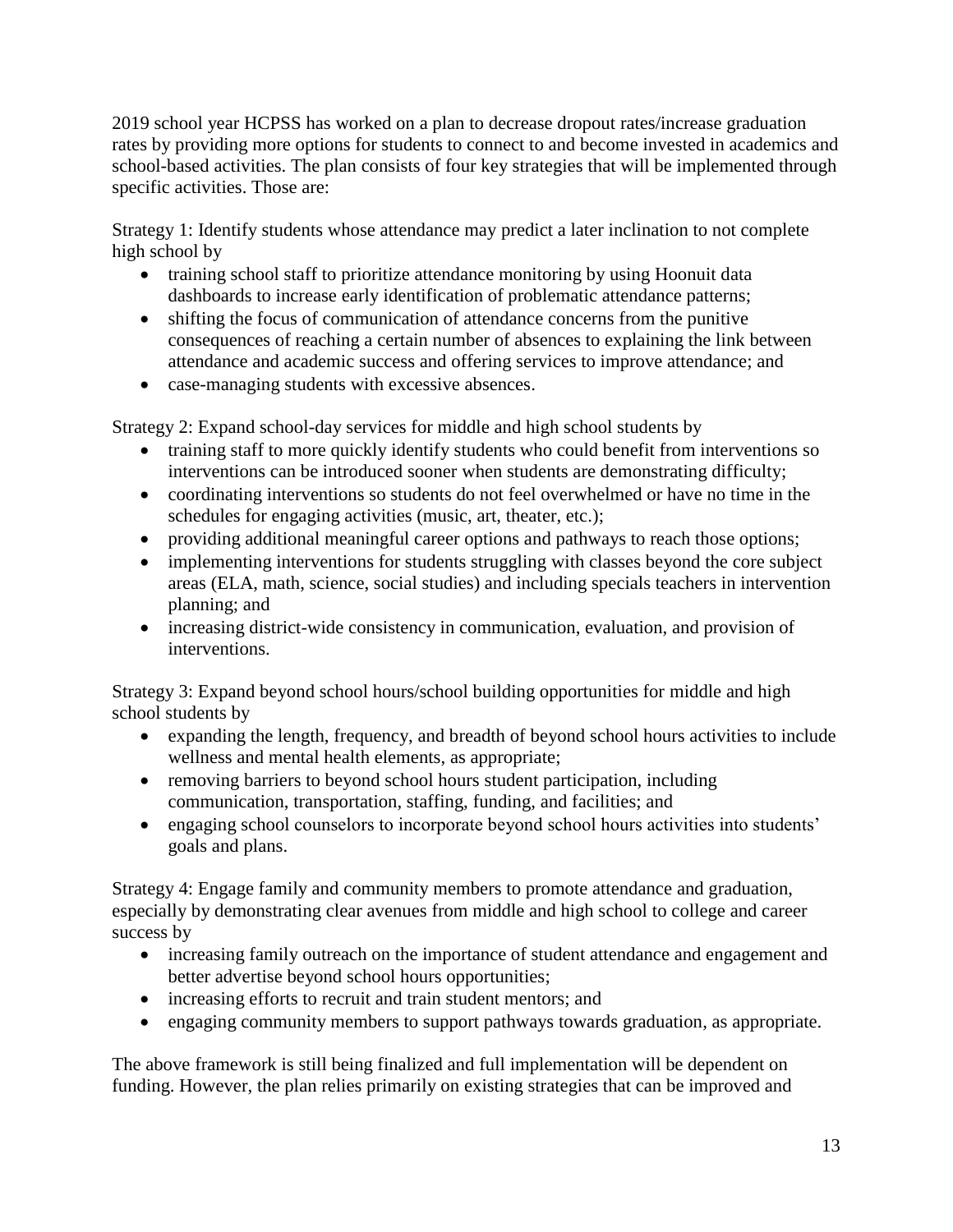coordinated to maximize their effectiveness in decreasing drop-out rates, particularly for students in those groups that continue to graduate at lower rates than HCPSS students as a whole.

### **Human Resources and Professional Development**

In alignment with the work of the Department of Program Innovation and Student Well-Being, the Division of Human Resources and Professional Development coordinates with staff in the Division of School Management and Instructional Leadership to develop administrators and teachers. It is important that school leaders and staff are culturally aware and prepared to support students in creating learning environments that will allow all students to feel a sense of belonging and foster success. To maximize student engagement, student voice is infused throughout this work. In collaboration with community liaisons, school administrative teams strengthen partnerships with parents and the community to improve access and academic outcomes for students who are from traditionally underserved populations. Integral to continuous improvement at HCPSS schools is the School Improvement Plan (SIP) process. A central component of each school's plan is identifying root causes and developing specific strategies to address the causes of performance disparities in student groups. At the elementary and middle school level, School Improvement Teams set targets in reading/English language arts, mathematics, and student discipline. At the high school level, targets are set for four-year graduation rates, post-secondary academic indicators, and suspensions and student discipline. Central Office leaders from the Divisions of Academics, Human Resources and Professional Development, and School Management and Instructional Leadership work closely with schoolbased administrators regarding all phases of the school improvement plan including development, implementation, and refinement. The strategies identified in school improvement planning follow a multi-tiered system of supports, where all students need some support and some students need more support. School improvement teams leverage the strategies targeted at attendance, curricular access, behavior, and course performance described above and other school-developed strategies to address specifically the opportunity gaps highlighted in Table 1.

Additionally, the Office of Diversity, Equity, and Inclusion is expanding diversity initiatives and inclusion programs throughout the district and broader community. The office provides professional development that supports student growth by focusing on staff-student relationships, staff-family relationships, staff-staff relationships, student voice, cultural proficiency, culturally responsive teaching, and restorative justice. Since its inception in the 2017-2018 school year, the office has advanced a number of specific initiatives, which include but are not limited to:

- Continued implementation of the 52 recommendations from the 2016 HCPSS Committee on Diversity and Inclusion in the areas of Student Voice, Curriculum and Instruction, Professional Learning, and Workforce Diversity.
- Establishment of the Superintendent's Diversity, Equity, and Inclusion Advisory Committee to further assist in monitoring HCPSS's progress in reducing opportunity gaps.
- In collaboration with the Department of Program Innovation and Student Well-Being, supporting and monitoring the implementation of Positive Behavior Interventions and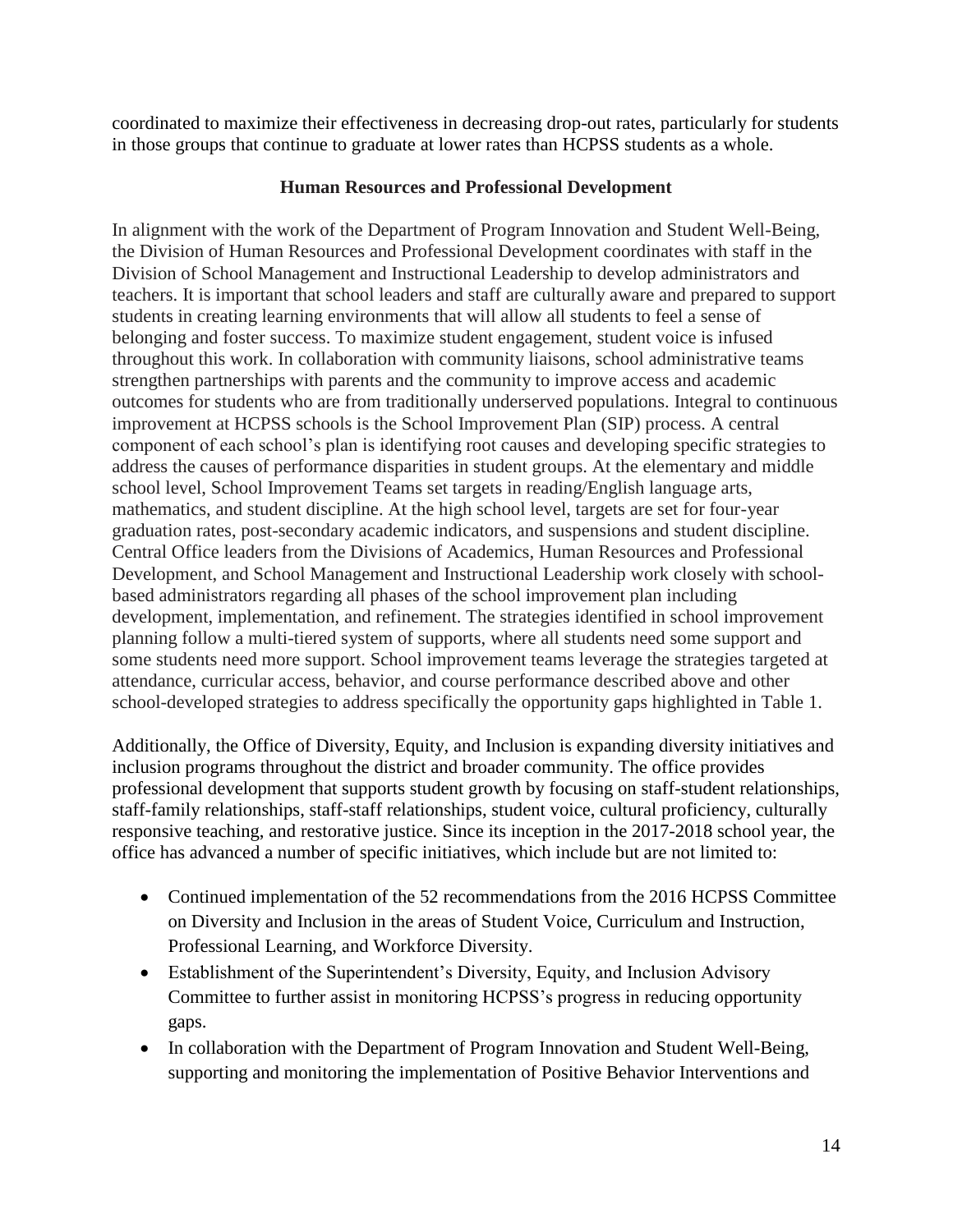Supports (PBIS) and Social Emotional Learning (SEL) curriculum and resources in schools. Next year, all elementary schools will use a common model for SEL instruction.

- Supporting the Department of Curriculum, Instruction, and Assessment's Diversity and Inclusion committee, which the department created to ensure that the curriculum and instruction in HCPSS honors diversity and values inclusivity.
- Refinement of a deployment model to maximize fidelity of implementation and effectiveness of restorative justice practices and diversity, equity, and inclusion related professional development. Currently, 60 percent of HCPSS schools have between 25% and 50% of their staff trained through some type of diversity, equity, and inclusion professional development. This year there were over 400 staff members participating in cultural proficiency, trauma informed care, culturally responsive teaching, mitigating bias, or student voice seminars and 58% of HCPSS schools were engaged in some type of restorative justice work.
- Hosting dignity workshops that focused on empathy and belonging while strengthening relationships among student groups and students and staff were held at 12 schools and included over 2,200 students and 250 staff members.
- Ensuring that each of HCPSS's 77 schools and education centers has a liaison who partners with school leadership to focus attention on diversity, equity, and inclusion initiatives and programs within their community.
- Refinement of an Equity Inquiry tool to help schools identify strengths and weaknesses in the areas of diversity, equity, and inclusion. The tool, piloted in seven schools during SY 17-18, is currently being revised for system-wide rollout in the 2019-2020 school year.

# **Continued Progress Monitoring to Inform Next Steps**

As discussed above, HCPSS's strategies to reduce opportunity gaps are aligned to the same areas that support graduation and postsecondary success that are addressed by the ESSA accountability measures. As such, HCPSS will continue to monitor student outcomes across the various measures outlined in Table 2. In addition, HCPSS leverages data as it becomes available throughout the school year to inform ongoing practices. For example, school teams will hold regular data conversations using a variety of classroom performance and standardized assessment data to triangulate information about their students and gauge students' progress toward mastering grade-level standards. To paint a fuller picture of the whole child, teachers also engage in dialogues and conferences with students to solicit feedback. When school climate survey responses become available, such information will also be integrated into data conversations. Ultimately, these data conversations inform classroom and school-wide decisions to improve teaching and learning for all students in order to close opportunity and performance gaps.

Existing data and strategies already suggest avenues for improvement, including additional social-emotional learning and student mental health efforts, expansion of intervention programs, and increasing the number of BSAP, Hispanic Achievement, and International Student Liaisons.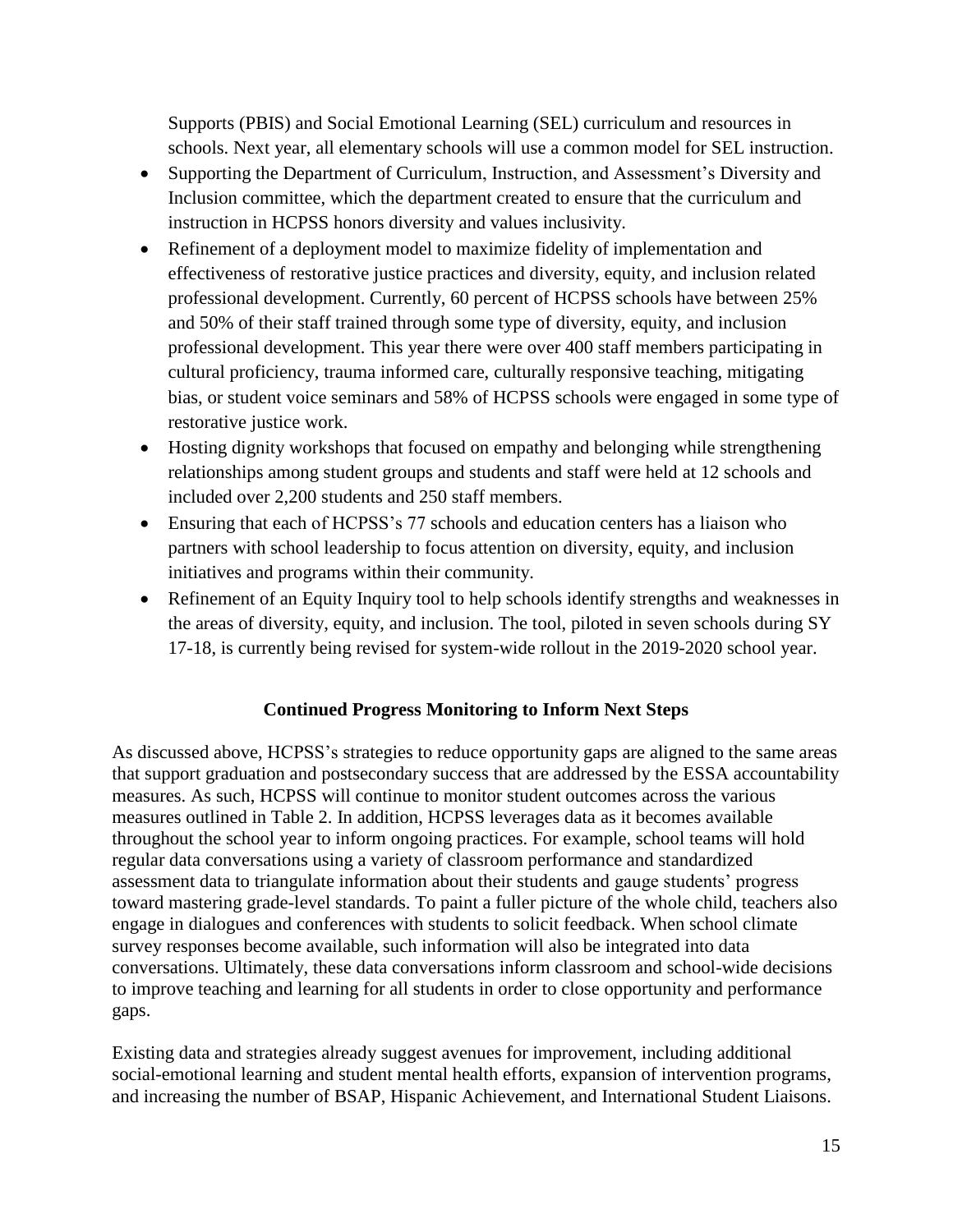The National Education Association (NEA) Great Public Schools Grant awarded to the Howard County Education Associations (HCEA) will help to accelerate implementation of restorative justice practices, and highlights the need for community partnership to eliminate opportunity and academic gaps.

#### **Conclusion**

If HCPSS is going to be successful, it will take the collective efforts of district- and site-based staff, students, families, and community members. To learn and lead with equity, this must be everyone's work, not just the work of a few. School culture and individual's mindsets will need to align with our diversity, equity, and inclusion values and all students must be seen and treated as capable learners. Barriers to equitable opportunities need to be acknowledged as real and impactful but not immovable. We have an educational obligation to remove them so that all our students can thrive.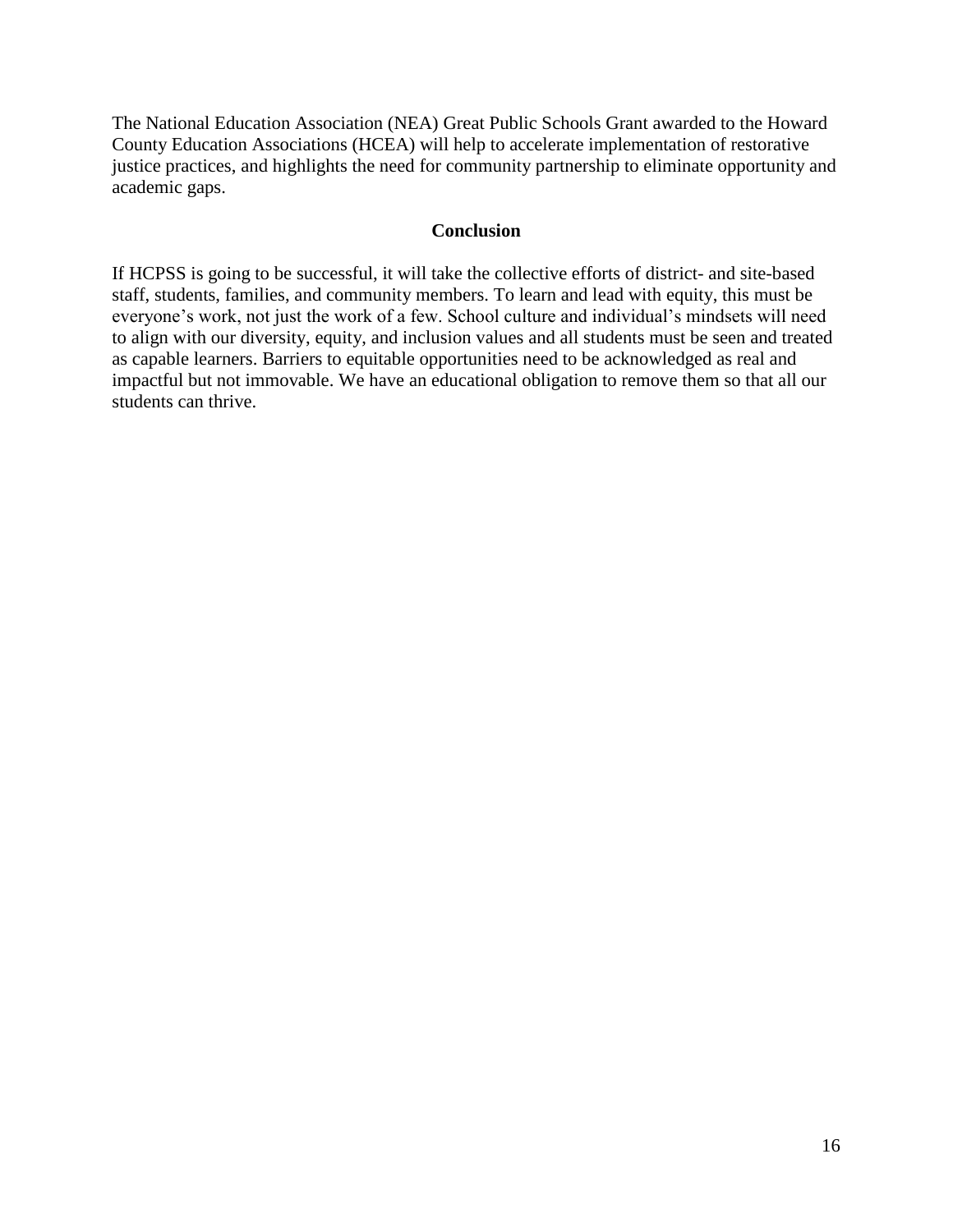### **Appendix A**

|                          |                     |               |                    | HCPSS Four-Year Adjusted Cohort Graduation Rates by Student Group, Classes of 2016 to 2018 |       |                     |                    |                |       |                     |                    |                |                  |                          |               |         |
|--------------------------|---------------------|---------------|--------------------|--------------------------------------------------------------------------------------------|-------|---------------------|--------------------|----------------|-------|---------------------|--------------------|----------------|------------------|--------------------------|---------------|---------|
|                          |                     |               |                    |                                                                                            |       |                     |                    |                |       |                     |                    |                | 1-Year           |                          | 2-Year        |         |
|                          |                     |               |                    |                                                                                            |       |                     |                    |                |       |                     |                    |                | Change           |                          | Change        |         |
|                          |                     | Class of 2016 |                    |                                                                                            |       | Class of 2017       |                    |                |       | Class of 2018       |                    |                | $(2018-2017)$    |                          | $(2018-2016)$ |         |
|                          | Total <i>n</i> Non- |               |                    | Grad                                                                                       |       | Total <i>n</i> Non- |                    | Grad           |       | Total <i>n</i> Non- |                    | Grad           | Total            | Grad                     | Total         | Grad    |
| <b>Student Group</b>     | Enr'd               |               | Grad <i>n</i> Grad | Rate                                                                                       | Enr'd |                     | Grad <i>n</i> Grad | Rate           | Enr'd |                     | Grad <i>n</i> Grad | Rate           | Enr'd            | Rate                     | Enr'd         | Rate    |
| <b>All Students</b>      | 4242                | 288           | 3954               | 93.21                                                                                      | 4081  | 315                 | 3766               | 92.28          | 4224  | 340                 | 3884               | 91.95          | 143              | $-0.33$                  | $-18$         | $-1.26$ |
| Asian                    | 674                 | $\ast$        | *                  | $\geq 95.00$                                                                               | 732   | $\ast$              | $*$                | $\geq 95.00$   | 812   | $\ast$              | ∗                  | $\geq 95.00$   | 80               |                          | 138           |         |
| Non-Asian                | 3568                | $\ast$        | $*$                | 92.80                                                                                      | 3349  | $\ast$              | $\ast$             | 91.52          | 3412  | ∗                   | ∗                  | 90.94          | 63               | $-0.58$                  | $-156$        | $-1.85$ |
| Black/African Am.        | 949                 | 92            | 857                | 90.31                                                                                      | 935   | 94                  | 841                | 89.95          | 952   | 108                 | 844                | 88.66          | 17               | $-1.29$                  | 3             | $-1.65$ |
| Non-Black/AA             | 3293                | 196           | 3097               | 94.05                                                                                      | 3146  | 221                 | 2925               | 92.98          | 3272  | 232                 | 3040               | 92.91          | 126              | $-0.07$                  | $-21$         | $-1.14$ |
| Hispanic/Latinx          | 397                 | 74            | 323                | 81.36                                                                                      | 403   | 95                  | 308                | 76.43          | 412   | 95                  | 317                | 76.94          | 9                | 0.51                     | 15            | $-4.42$ |
| Non-Hisp/Lat             | 3845                | 214           | 3631               | 94.43                                                                                      | 3678  | 220                 | 3458               | 94.02          | 3812  | 245                 | 3567               | 93.57          | 134              | $-0.45$                  | $-33$         | $-0.86$ |
| White                    | 1975                | ∗             | $\ast$             | $\geq 95.00$                                                                               | 1762  | $\ast$              | $\ast$             | $\geq 95.00$   | 1798  | $\ast$              | $\ast$             | $\geq 95.00$   | 36               | $\overline{\phantom{0}}$ | $-177$        |         |
| Non-White                | 2267                | ∗             | $*$                | 90.87                                                                                      | 2319  | $\ast$              | $\ast$             | 89.52          | 2426  | $\ast$              | $\ast$             | 89.53          | 107              | 0.01                     | 159           | $-1.34$ |
| <b>Two or More Races</b> | 231                 | ∗             |                    | * $\geq 95.00$                                                                             | 238   | 22                  | 216                | 90.76          | 238   | 18                  | 220                | 92.44          | $\boldsymbol{0}$ | 1.68                     | 7             |         |
| Non-Two or More          | 4011                | $\ast$        | $*$                | 93.02                                                                                      | 3843  | 293                 | 3550               | 92.38          | 3986  | 322                 | 3664               | 91.92          | 143              | $-0.45$                  | $-25$         | $-1.10$ |
| <b>FARMs</b>             | 773                 | $\ast$        | ∗                  | 83.31                                                                                      | 802   | $\ast$              | $\ast$             | 80.42          | 801   | $\ast$              | $\ast$             | 78.28          | $-1$             | $-2.15$                  | 28            | $-5.03$ |
| Non-FARMs                | 3469                | $\ast$        |                    | * $\geq 95.00$                                                                             | 3279  | $\ast$              |                    | * $\geq 95.00$ | 3423  | $\ast$              |                    | * $\geq 95.00$ | 144              |                          | $-46$         |         |
| LEP                      | 60                  | 47            | 13                 | 21.67                                                                                      | 85    | 63                  | 22                 | 25.88          | 122   | 69                  | 53                 | 43.44          | 37               | 17.56                    | 62            | 21.78   |
| Non-LEP                  | 4182                | 241           | 3941               | 94.24                                                                                      | 3996  | 252                 | 3744               | 93.69          | 4102  | 271                 | 3831               | 93.39          | 106              | $-0.30$                  | $-80$         | $-0.84$ |
| Special Ed               | 279                 | 89            | 190                | 68.10                                                                                      | 239   | 76                  | 163                | 68.20          | 270   | 88                  | 182                | 67.41          | 31               | $-0.79$                  | $-9$          | $-0.69$ |
| General Ed               | 3963                | 199           | 3764               | 94.98                                                                                      | 3842  | 239                 | 3603               | 93.78          | 3954  | 252                 | 3702               | 93.63          | 112              | $-0.15$                  | -9            | $-1.35$ |

Table A1.

*Note*. Rates greater than or equal to 95 percent have been suppressed to protect student privacy. Complementary data suppression also applied. Results for American Indian and Pacific Islander students are included with all students but are not reported separately due to small group sizes. FARMs = Free and Reduced Meals Services; LEP = Limited English Proficiency.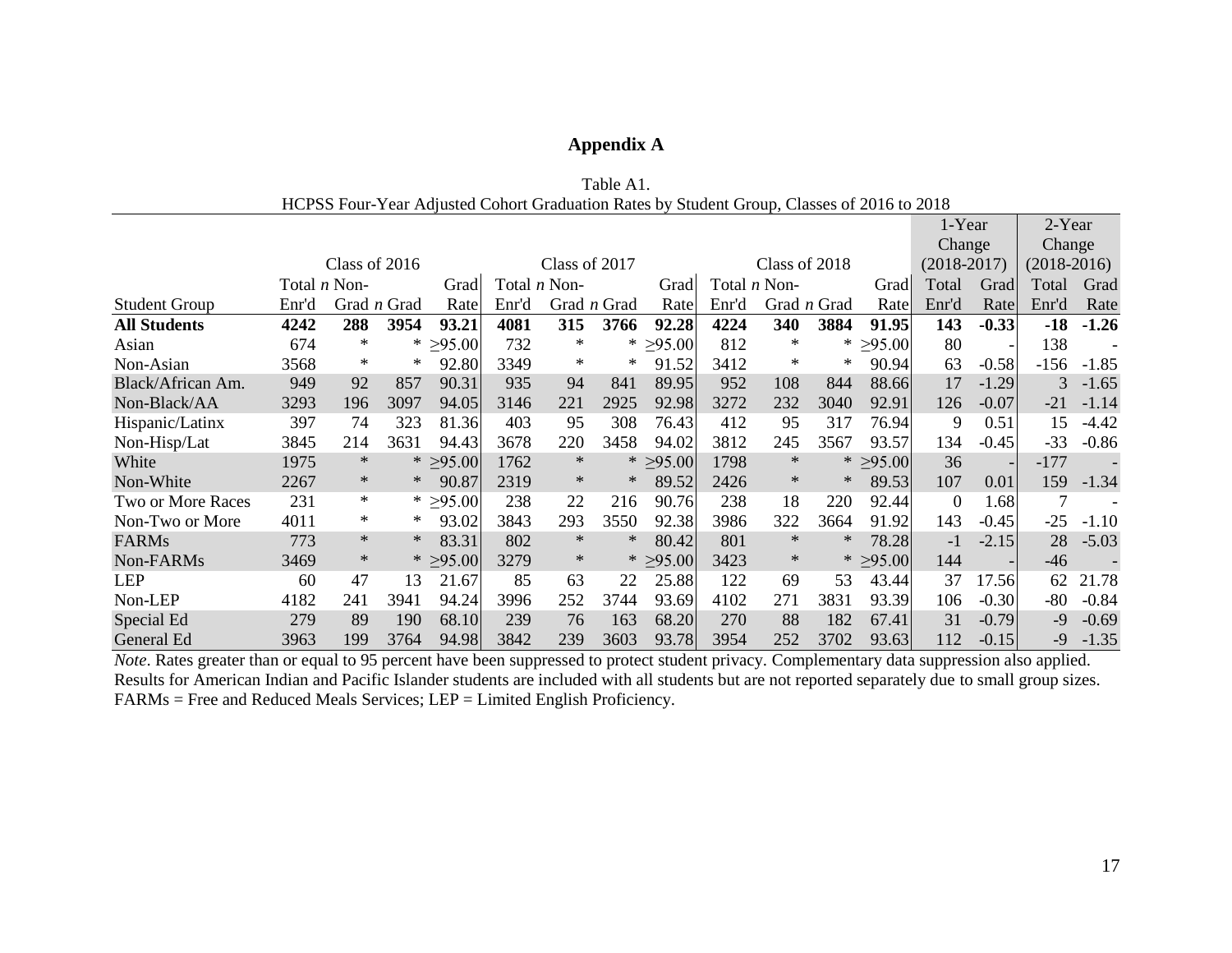|                          |               |                  |               |                  |               |                  |               |                  | 1-Year Change  |         | 2-Year Change |              |
|--------------------------|---------------|------------------|---------------|------------------|---------------|------------------|---------------|------------------|----------------|---------|---------------|--------------|
| <b>Student Group</b>     | Class of 2015 |                  | Class of 2016 |                  | Class of 2017 |                  | Class of 2018 |                  | $(2018-2017)$  |         | $(2018-2016)$ |              |
|                          | Total         | Grad             | Total         | Grad             | Total         | Grad             | Total         | Grad             | Total          | Grad    | Total         | Grad         |
|                          | Enrolled      |                  | Rate Enrolled |                  | Rate Enrolled |                  | Rate Enrolled | Rate             | Enrolled       |         | Rate Enrolled | Rate         |
| <b>All Students</b>      | 4107          | 93.47            | 4242          | 93.21            | 4081          | 92.28            | 4224          | 91.95            | 143            | $-0.33$ | $-18$         | $-1.26$      |
| Asian                    | 649           | $\geq 95.00$     |               | $674 \geq 95.00$ |               | $732 \ge 95.00$  |               | 812 $\geq$ 95.00 | 80             |         | 138           |              |
| Black/African Am.        | 871           | 87.94            | 949           | 90.31            | 935           | 89.95            | 952           | 88.66            | 17             | $-1.29$ | 3             | $-1.65$      |
| Hispanic/Latinx          | 351           | 86.89            | 397           | 81.36            | 403           | 76.43            | 412           | 76.94            | 9              | 0.51    | 15            | $-4.42$      |
| White                    |               | $1953 \ge 95.00$ |               | $1975 \ge 95.00$ |               | $1762 \ge 95.00$ |               | $1798 \ge 95.00$ | 36             |         | $-177$        |              |
| Two or More Races        |               | $270 \ge 95.00$  |               | $231 \ge 95.00$  | 238           | 90.76            | 238           | 92.44            | $\overline{0}$ | 1.68    | 7             | $\leq$ -2.56 |
| <b>FARMs</b>             | 682           | 81.96            | 773           | 83.31            | 802           | 80.42            | 801           | 78.28            | $-1$           | $-2.14$ | 28            | $-5.03$      |
| Non-FARMs                |               | $3425 \ge 95.00$ |               | $3469 \ge 95.00$ |               | $3279 \ge 95.00$ |               | $3423 \ge 95.00$ | 144            |         | $-46$         |              |
| <b>LEP</b>               | 36            | 50.00            | 60            | 21.67            | 85            | 25.88            | 122           | 43.44            | 37             | 17.56   | 62            | 21.77        |
| Non-LEP                  | 4071          | 93.86            | 4182          | 94.24            | 3996          | 93.69            | 4102          | 93.39            | 106            | $-0.30$ | $-80$         | $-0.84$      |
| <b>Special Education</b> | 310           | 63.87            | 279           | 68.10            | 239           | 68.20            | 270           | 67.41            | 31             | $-0.79$ | $-9$          | $-0.69$      |
| <b>General Education</b> | 3797          | >95.00           | 3963          | 94.98            | 3842          | 93.78            | 3954          | 93.63            | 112            | $-0.15$ | $-9$          | $-1.35$      |

Table A2. HCPSS Four-Year Adjusted Cohort Graduation Rates by Student Group, Classes of 2015 to 2018

*Note*. Rates greater than or equal to 95 have been suppressed (≥95.00) to protect student privacy. Results for American Indian and Pacific Islander students are included with all students but are not reported separately due to small group sizes. FARMs = Free and Reduced Meals Services; LEP = Limited English Proficiency.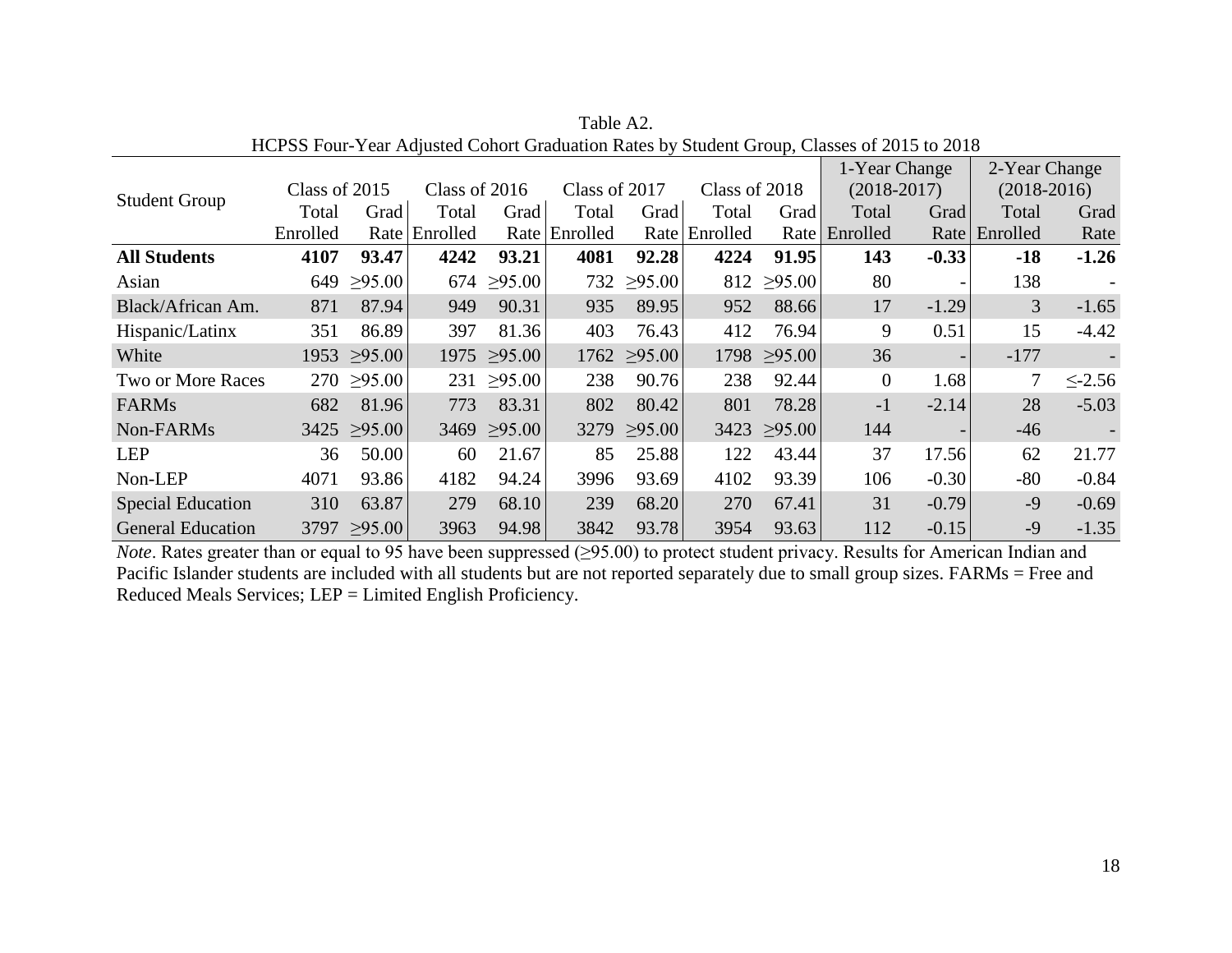|                             |               |                  |               |                 |               |                  |               |                 | 1-Year Change  |                          | 2-Year Change  |             |
|-----------------------------|---------------|------------------|---------------|-----------------|---------------|------------------|---------------|-----------------|----------------|--------------------------|----------------|-------------|
|                             | Class of 2015 |                  | Class of 2016 |                 | Class of 2017 |                  | Class of 2018 |                 | $(2018-2017)$  |                          | $(2018-2016)$  |             |
|                             | Total         | Grad             | Total         | Grad            | Total         | Grad             | Total         | Grad            | Total          | Grad                     | Total          | Grad        |
|                             | Enrolled      |                  | Rate Enrolled |                 | Rate Enrolled | Rate             | Enrolled      |                 | Rate Enrolled  |                          | Rate Enrolled  | Rate        |
| <b>All Howard Schools</b>   | 4107          | 93.47            | 4242          | 93.21           | 4081          | 92.28            | 4224          | 91.95           | 143            | $-0.33$                  | $-18$          | $-1.26$     |
| Atholton High               |               | 373 $\geq 95.00$ |               | $362 \ge 95.00$ |               | $340 \geq 95.00$ |               | $358 \ge 95.00$ | 18             |                          | $-4$           |             |
| Centennial High             |               | $333 \ge 95.00$  |               | $355 \ge 95.00$ |               | $354 \geq 95.00$ | 393           | $\geq 95.00$    | 39             | $\overline{\phantom{0}}$ | 38             |             |
| Glenelg High                | 304           | $\geq 95.00$     | 358           | 94.97           |               | $313 \ge 95.00$  | 280           | 93.93           | $-33$          | $\leq$ -1.06             | $-78$          | $-1.04$     |
| Hammond High                | 292           | 93.15            | 321           | 93.77           | 325           | 90.15            | 310           | 91.29           | $-15$          | 1.14                     | $-11$          | $-2.48$     |
| Homewood School             | 47            | 42.55            | 50            | 48.00           | 45            | 42.22            | 44            | 36.36           | $-1$           | $-5.86$                  | -6             | $-11.64$    |
| Howard High                 |               | $424 \geq 95.00$ | 449           | $\geq 95.00$    | 422           | 94.79            | 471           | $\geq 95.00$    | 49             | $\geq 0.20$              | 22             |             |
| Long Reach High             | 352           | 88.35            | 354           | 91.53           | 360           | 84.72            | 396           | 84.85           | 36             | 0.13                     | 42             | $-6.68$     |
| <b>Marriotts Ridge High</b> |               | 292 $\geq$ 95.00 |               | $295 \ge 95.00$ |               | $298 \ge 95.00$  |               | $300 \ge 95.00$ | $\overline{2}$ |                          | 5 <sup>5</sup> |             |
| Mount Hebron High           | 387           | $\geq 95.00$     | 348           | 94.83           | 374           | 94.12            | 389           | 94.60           | 15             | 0.48                     | 41             | $-0.23$     |
| Oakland Mills High          | 261           | 85.44            | 284           | 86.62           | 270           | 90.37            | 282           | 85.11           | 12             | $-5.26$                  | $-2$           | $-1.51$     |
| Reservoir High              | 378           | 94.18            | 397           | 93.45           | 381           | 94.23            | 370           | 93.24           | $-11$          | $-0.99$                  | $-27$          | $-0.21$     |
| River Hill High             |               | $344 \geq 95.00$ | 334           | 94.91           | 294           | 93.88            |               | $311 \ge 95.00$ | 17             | $\geq 1.12$              | $-23$          | $\geq 0.09$ |
| Wilde Lake High             | 315           | 90.48            | 329           | 88.15           | 301           | 82.72            | 310           | 83.55           | 9              | 0.83                     | $-19$          | $-4.60$     |

Table A3. HCPSS Four-Year Adjusted Cohort Graduation Rates by School, Classes of 2015 to 2018

*Note*. Rates greater than or equal to 95 have been suppressed (≥95.00) to protect student privacy.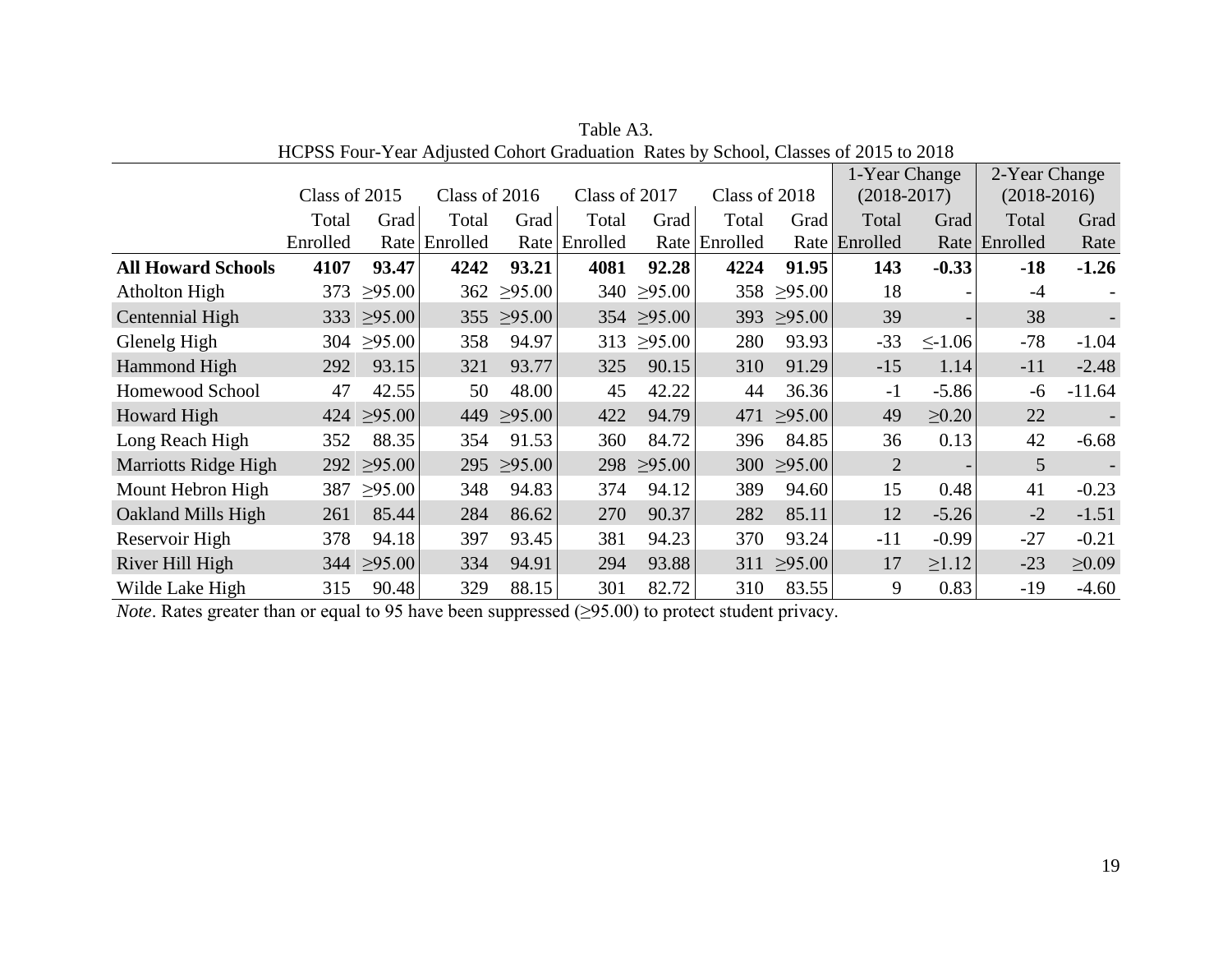|                               | Total    |                  | Diploma        |                  | Non-Graduates  |
|-------------------------------|----------|------------------|----------------|------------------|----------------|
| <b>Student Group</b>          | enrolled | $\boldsymbol{n}$ | % of row total | $\boldsymbol{n}$ | % of row total |
| <b>All Students</b>           | 4224     | 3884             | 91.95%         | 340              | 8.05%          |
| <b>FARMs</b>                  | 801      | ∗                | 78.28%         | *                | 27.75%         |
| Non-FARMs                     | 3423     | $\ast$           | $\geq 95.00\%$ | $\ast$           | $\leq 5.00\%$  |
| <b>Asian</b>                  | 812      | $\ast$           | $\geq 95.00\%$ | $\ast$           | $≤5.00\%$      |
| <b>FARMs</b>                  | 135      | $\ast$           | 91.85%         | *                | 8.15%          |
| Non-FARMs                     | 677      | $\ast$           | $\geq 95.00\%$ | ∗                | $\leq 5.00\%$  |
| <b>Black/African American</b> | 952      | 844              | 88.66%         | 108              | 11.34%         |
| <b>FARMs</b>                  | 372      | 296              | 79.57%         | 76               | 20.43%         |
| Non-FARMs                     | 580      | 548              | 94.48%         | 32               | 5.52%          |
| <b>Hispanic/Latinx</b>        | 412      | 317              | 76.94%         | 95               | 23.06%         |
| <b>FARMs</b>                  | 181      | 120              | 66.30%         | 61               | 33.70%         |
| Non-FARMs                     | 231      | 197              | 85.28%         | 34               | 14.72%         |
| <b>Two or More</b>            | 238      | 220              | 92.44%         | 18               | 7.56%          |
| <b>FARMs</b>                  | 30       | $\ast$           | 73.33%         | $\ast$           | 26.67%         |
| Non-FARMs                     | 208      | $\ast$           | $\geq 95.00\%$ | $\ast$           | $\leq 5.00\%$  |
| <b>White</b>                  | 1798     | $\ast$           | $\geq 95.00\%$ | $\ast$           | $≤5.00\%$      |
| <b>FARMs</b>                  | 81       | $\ast$           | 80.25%         | *                | 19.75%         |
| Non-FARMs                     | 1717     | ∗                | $\geq 95.00\%$ | ∗                | $\leq 5.00\%$  |

Table A4 Class of 2018 Four-Year Adjusted Cohort Graduation Rates by Race/Ethnicity and Free and Reduced-Price Meals Services Status

*Note*. Percentages greater than or equal to 95 and less than or equal to 5 are suppressed to protect student privacy; complementary data suppression also applied. FARMs = Free and Reduced-Price Meals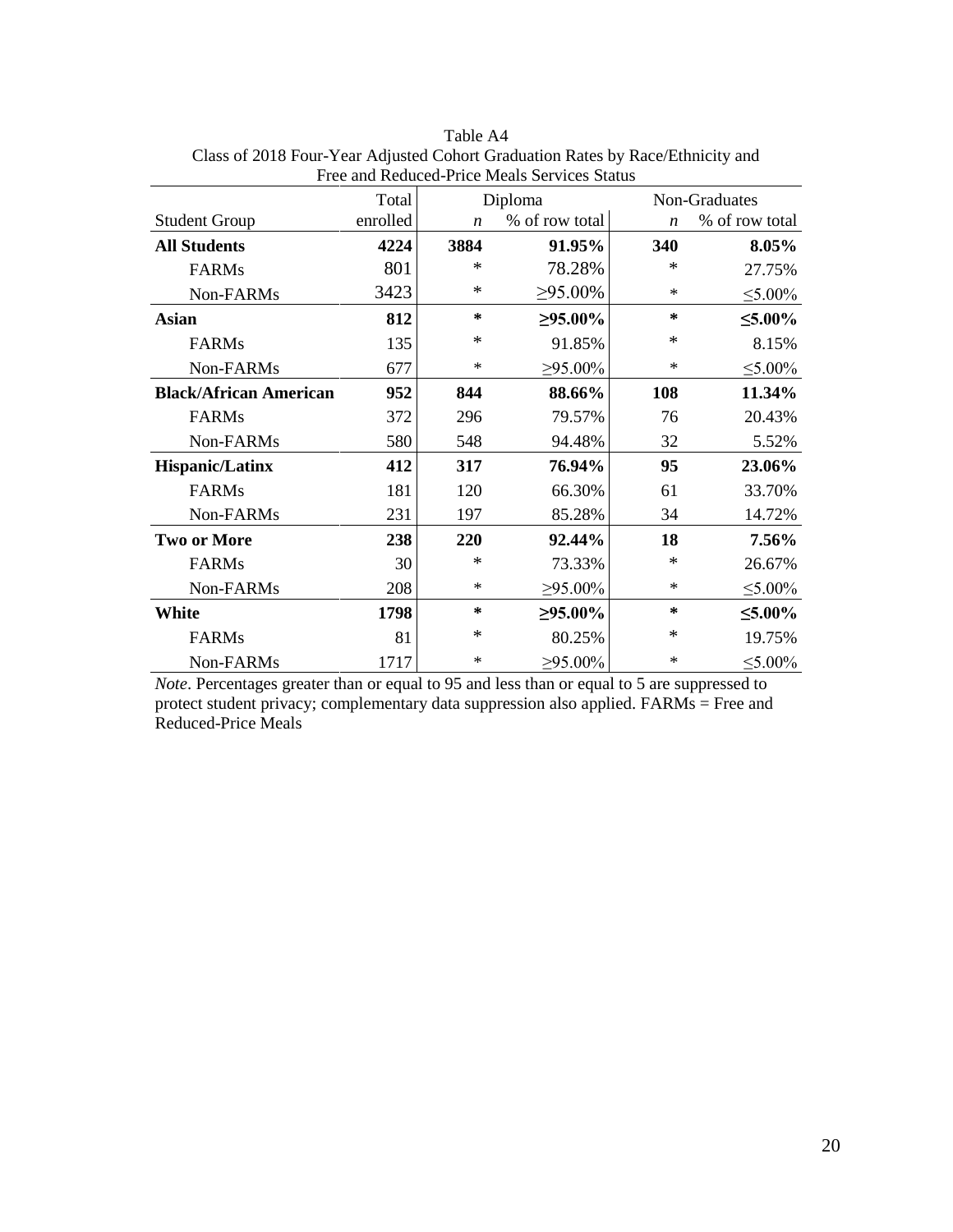|          |                                   |      | Percentage Points Earned on State Accountability Measures at each School Level, Overall and by Student Group: 2017-18<br>Middle<br>High |                   |          |                                                                                                                      |      |            |        |      |    |            |              |
|----------|-----------------------------------|------|-----------------------------------------------------------------------------------------------------------------------------------------|-------------------|----------|----------------------------------------------------------------------------------------------------------------------|------|------------|--------|------|----|------------|--------------|
|          |                                   |      | Elementary                                                                                                                              |                   |          | Earned Poss. % Pts <sup>a</sup> Diff Earned Poss. % Pts <sup>a</sup> Diff fr Earned Poss. % Pts <sup>a</sup> Diff fr |      |            |        |      |    |            |              |
| Area     | Measure/Student Group             | Pts  |                                                                                                                                         | Pts Earned fr All |          | Pts                                                                                                                  |      | Pts Earned | All    | Pts  |    | Pts Earned | All          |
|          | Attendance Not Chronically Absent |      |                                                                                                                                         |                   |          |                                                                                                                      |      |            |        |      |    |            |              |
|          | All Students                      | 13.0 | 15                                                                                                                                      | 92%               |          | 12.5                                                                                                                 | 15   | 90%        |        | 10.5 | 15 | 85%        |              |
|          | Asian                             | 14.0 | 15                                                                                                                                      | 95%               | 3%       | 15.0                                                                                                                 | 15   | 96%        | 6%     | 13.0 | 15 | 91%        | 6%           |
|          | Black or African Am.              | 11.0 | 15                                                                                                                                      | 86%               | $-6%$    | 10.5                                                                                                                 | 15   | 85%        | $-6%$  | 8.5  | 15 | 79%        | $-5%$        |
|          | Hispanic/Latinx                   | 12.5 | 15                                                                                                                                      | 90%               | $-2%$    | 11.0                                                                                                                 | 15   | 86%        | $-4%$  | 7.0  | 15 | 75%        | $-9%$        |
|          | Two or more races                 | 13.0 | 15                                                                                                                                      | 91%               | 0%       | 12.0                                                                                                                 | 15   | 89%        | $-1\%$ | 9.0  | 15 | 81%        | $-4%$        |
|          | White                             | 14.0 | 15                                                                                                                                      | 94%               | 3%       | 13.0                                                                                                                 | 15   | 92%        | 2%     | 12.0 | 15 | 88%        | 3%           |
|          | Econ. Disadv.                     | 7.0  | 15                                                                                                                                      |                   | 75% -16% | 5.0                                                                                                                  | 15   | 69%        | $-21%$ | 2.0  | 15 | 62%        | $-22%$       |
|          | English Learner                   | 13.0 | 15                                                                                                                                      | 92%               | 0%       | 11.5                                                                                                                 | 15   | 87%        | $-3%$  | 6.0  | 15 | 73%        | $-12%$       |
|          | <b>Special Education</b>          | 10.5 | 15                                                                                                                                      | 84%               | $-7%$    | 8.5                                                                                                                  | 15   | 79%        | $-11%$ | 7.0  | 15 | 75%        | $-10%$       |
| Behavior | Out-of-School Susp. Rate          |      |                                                                                                                                         |                   |          |                                                                                                                      |      |            |        |      |    |            |              |
|          | All Students                      |      |                                                                                                                                         | 0.6%              |          |                                                                                                                      |      | 3.2%       |        |      |    | 3.7%       |              |
|          | Asian                             |      |                                                                                                                                         | 0.1%              | $-1%$    |                                                                                                                      |      | 0.7%       | $-3%$  |      |    | 1.4%       | $-2%$        |
|          | Black or African Am.              |      |                                                                                                                                         | 1.8%              | 1%       |                                                                                                                      |      | 8.7%       | 6%     |      |    | 7.8%       | 4%           |
|          | Hispanic/Latinx                   |      |                                                                                                                                         | 0.6%              | 0%       |                                                                                                                      |      | 2.9%       | 0%     |      |    | 5.6%       | 2%           |
|          | Two or more races                 |      |                                                                                                                                         | 0.7%              | 0%       |                                                                                                                      |      | 2.4%       | $-1%$  |      |    | 3.9%       | 0%           |
|          | White                             |      |                                                                                                                                         | 0.2%              | 0%       |                                                                                                                      |      | 1.4%       | $-2%$  |      |    | 1.9%       | $-2%$        |
|          | FARMs                             |      |                                                                                                                                         | 1.7%              | 1%       |                                                                                                                      |      | 8.9%       | 6%     |      |    | 8.9%       | 5%           |
|          | English Learner                   |      |                                                                                                                                         | 0.2%              | $0\%$    |                                                                                                                      |      | 3.0%       | 0%     |      |    | 5.3%       | 2%           |
|          | Special Education                 |      |                                                                                                                                         | 2.9%              | 2%       |                                                                                                                      |      | 11.4%      | 8%     |      |    | 12.2%      | 8%           |
| Access   | Access: Well-Rounded Curr         |      |                                                                                                                                         |                   |          |                                                                                                                      |      |            |        |      |    |            |              |
|          | All Students                      | 10.0 |                                                                                                                                         | 10 100%           |          | 9.4                                                                                                                  | 10   | 94%        |        | 7.8  | 10 | 78%        |              |
|          | Asian                             | 10.0 |                                                                                                                                         | 10 100%           | 0%       | 9.4                                                                                                                  | 10   | 94%        | 0%     | 8.9  | 10 | 89%        | 11%          |
|          | Black or African Am.              | 10.0 |                                                                                                                                         | 10 100%           | 0%       | 9.2                                                                                                                  | 10   | 92%        | $-2%$  | 6.4  | 10 |            | 64% -14%     |
|          | Hispanic/Latinx                   | 10.0 | 10                                                                                                                                      | 100%              | 0%       | 9.3                                                                                                                  | 10   | 93%        | $-2%$  | 6.2  | 10 |            | $62\% -17\%$ |
|          | Two or more races                 | 10.0 | 10                                                                                                                                      | 100%              | 0%       | 9.8                                                                                                                  | 10   | 98%        | 3%     | 8.1  | 10 | 81%        | $3\%$        |
|          | White                             | 10.0 | 10                                                                                                                                      | 100%              | 0%       | 9.5                                                                                                                  | 10   | 95%        | 1%     | 8.4  | 10 | 84%        | 5%           |
|          | Econ. Disadv.                     | 10.0 | 10                                                                                                                                      | 100%              | 0%       | 9.1                                                                                                                  | 10   | 91%        | $-3%$  | 5.4  | 10 | 54%        | $-24%$       |
|          | English Learner                   | 10.0 | 10                                                                                                                                      | 100%              | 0%       | 8.3                                                                                                                  | 10   | 83%        | $-12%$ | 2.7  | 10 | 27%        | $-51%$       |
|          | Special Education                 | 10.0 |                                                                                                                                         | 10 100%           | 0%       | 8.2                                                                                                                  | 10   | 82%        | $-12%$ | 5.1  | 10 |            | 51% -27%     |
|          | Progress towards learning English |      |                                                                                                                                         |                   |          |                                                                                                                      |      |            |        |      |    |            |              |
|          | All English Learners              | 7.5  | 10                                                                                                                                      | 75%               |          | 5.7                                                                                                                  | 10   | 57%        |        | 6.2  | 10 | 62%        |              |
| Course   | <b>SGP ELA</b>                    |      |                                                                                                                                         |                   |          |                                                                                                                      |      |            |        |      |    |            |              |
| Perf.    | All Students                      | 7.0  | 12.5                                                                                                                                    | 52%               |          | 7.5                                                                                                                  | 12.5 | 53%        |        |      |    |            |              |
|          | Asian                             | 8.0  | 12.5                                                                                                                                    | 57%               | 5%       | 8.5                                                                                                                  | 12.5 | 60%        | 7%     |      |    |            |              |
|          | Black or African Am.              | 6.0  | 12.5                                                                                                                                    | 46%               | $-6%$    | $6.0\,$                                                                                                              | 12.5 | 47%        | $-6%$  |      |    |            |              |
|          | Hispanic/Latinx                   | 7.0  | 12.5                                                                                                                                    | 51%               | $-2%$    | 7.0                                                                                                                  | 12.5 | 51%        | $-2%$  |      |    |            |              |
|          | Two or more races                 | 7.5  | 12.5                                                                                                                                    | 54%               | 2%       | 7.0                                                                                                                  | 12.5 | 52%        | $-1\%$ |      |    |            |              |
|          | White                             | 7.0  | 12.5                                                                                                                                    | 52%               | 0%       | 7.5                                                                                                                  | 12.5 | 53%        | $0\%$  |      |    |            |              |
|          | Econ. Disadv.                     | 6.0  | 12.5                                                                                                                                    | 47%               | $-5%$    | 6.0                                                                                                                  | 12.5 | 46%        | $-7%$  |      |    |            |              |
|          | English Learner                   | 8.0  | 12.5                                                                                                                                    | 56%               | 4%       | 8.0                                                                                                                  | 12.5 | 57%        | 4%     |      |    |            |              |
|          | <b>Special Education</b>          | 4.5  | 12.5                                                                                                                                    |                   | 37% -15% | 6.0                                                                                                                  | 12.5 | 47%        | $-6%$  |      |    |            |              |
|          | <b>SGP</b> Math                   |      |                                                                                                                                         |                   |          |                                                                                                                      |      |            |        |      |    |            |              |
|          | All Students                      | 7.5  | 12.5                                                                                                                                    | 54%               |          | 8.5                                                                                                                  | 12.5 | 60%        |        |      |    |            |              |
|          | Asian                             | 9.0  | 12.5                                                                                                                                    | 61%               | 7%       | 10.0                                                                                                                 | 12.5 | 67%        | 7%     |      |    |            |              |
|          | Black or African Am.              | 6.5  | 12.5                                                                                                                                    | 49%               | $-5%$    | 7.0                                                                                                                  | 12.5 | 51%        | $-9%$  |      |    |            |              |
|          | Hispanic/Latinx                   | 6.0  | 12.5                                                                                                                                    | 47%               | $-7%$    | 7.0                                                                                                                  | 12.5 | 52%        | $-8%$  |      |    |            |              |
|          | Two or more races                 | 7.0  | 12.5                                                                                                                                    | 51%               | $-3%$    | 8.5                                                                                                                  | 12.5 | 60%        | 0%     |      |    |            |              |
|          | White                             | 7.5  | 12.5                                                                                                                                    | 54%               | 0%       | 9.0                                                                                                                  | 12.5 | 63%        | $3\%$  |      |    |            |              |
|          | Econ. Disadv.                     | 6.0  | 12.5                                                                                                                                    | 45%               | $-9%$    | 6.0                                                                                                                  | 12.5 | 47%        | $-13%$ |      |    |            |              |
|          | English Learner                   | 8.0  | 12.5                                                                                                                                    | 56%               | 2%       | 9.0                                                                                                                  | 12.5 | 61%        | 1%     |      |    |            |              |
|          | Special Education                 | 6.5  | 12.5                                                                                                                                    | 48%               | $-6%$    | $7.5$                                                                                                                | 12.5 | 53%        | $-7%$  |      |    |            |              |

Table A5.

*Note*. Values are rounded to the nearest tenths of a point. Earned points greater than 10 percentage points worse than the overall average are in boldface and shaded in pink; earned points 10 percentage points or less worse are shaded in yellow. ELA = English/Language Arts; FARMs = Free and Reduced-Price Meals; SGP = Student Growth Percentile.

<sup>a</sup> For out-of-school suspension rates, the % displayed is the actual suspension rate.